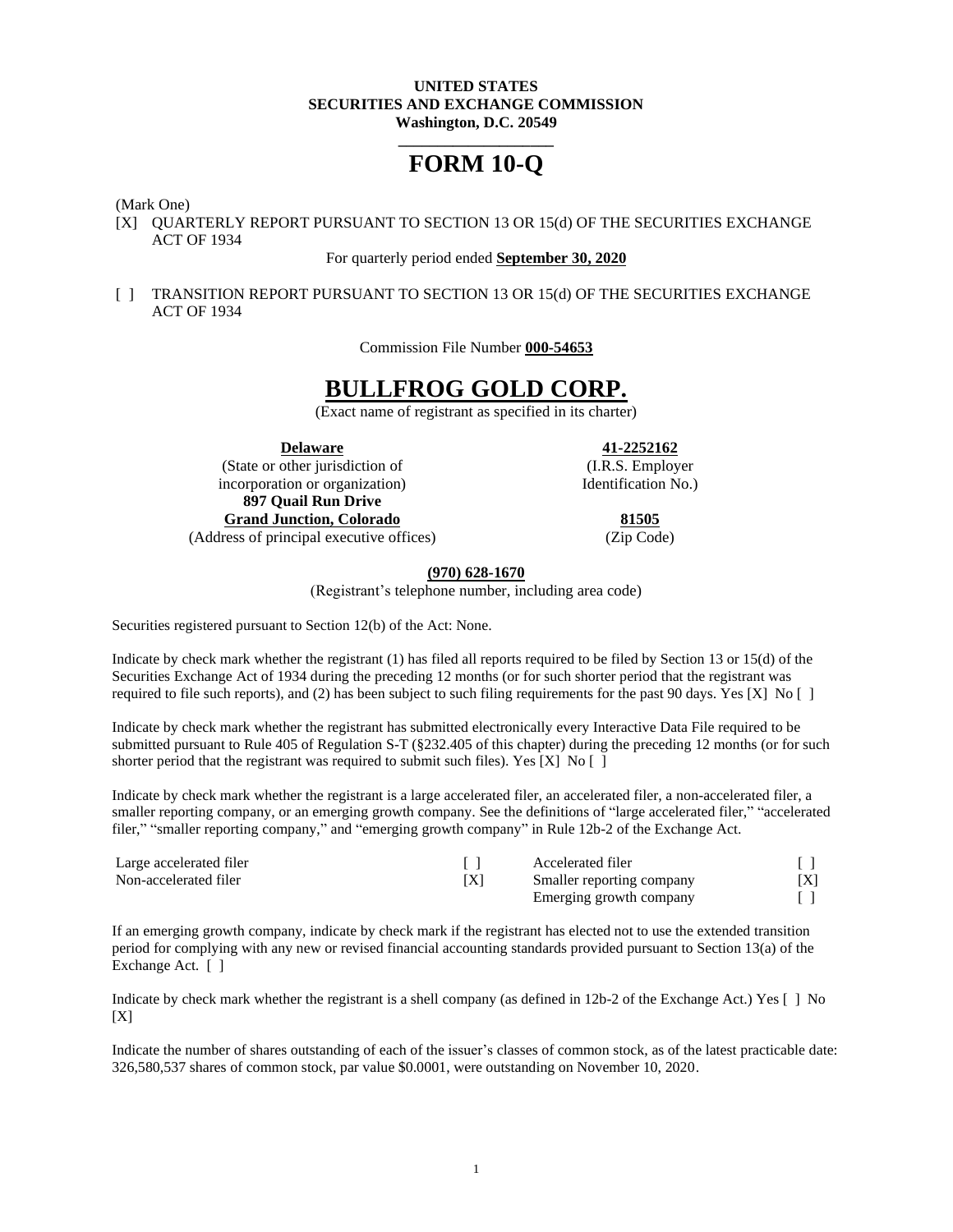# **BULLFROG GOLD CORP.**

# **TABLE OF CONTENTS TO FORM 10-Q**

| <b>PART I. FINANCIAL INFORMATION</b>                                                                            | 3  |
|-----------------------------------------------------------------------------------------------------------------|----|
| <u>ITEM 1 - CONSOLIDATED FINANCIAL STATEMENTS (UNAUDITED)</u>                                                   | 3  |
| <b>ITEM 2 - MANAGEMENT'S DISCUSSION AND ANALYSIS OF FINANCIAL</b><br><b>CONDITION AND RESULTS OF OPERATIONS</b> | 18 |
| <u>ITEM 3 - QUANTITATIVE AND QUALITATIVE DISCLOSURES AND MARKET RISK</u>                                        | 29 |
| <b>ITEM 4 - CONTROLS AND PROCEDURES</b>                                                                         | 29 |
| <b>PART II. OTHER INFORMATION</b>                                                                               | 30 |
| <b>ITEM 1 - LEGAL PROCEEDINGS</b>                                                                               | 30 |
| <b>ITEM 1A - RISK FACTORS</b>                                                                                   | 30 |
| <b>ITEM 2 - UNREGISTERED SALES OF EQUITY SECURITIES AND USE OF PROCEEDS</b>                                     | 30 |
| <b>ITEM 3 - DEFAULTS UPON SENIOR SECURITIES</b>                                                                 | 30 |
| <b>ITEM 4 - MINE SAFETY DISCLOSURES</b>                                                                         | 30 |
| <b>ITEM 5 - OTHER INFORMATION</b>                                                                               | 30 |
| <b>ITEM 6 - EXHIBITS</b>                                                                                        | 30 |
| <b>SIGNATURE</b>                                                                                                | 31 |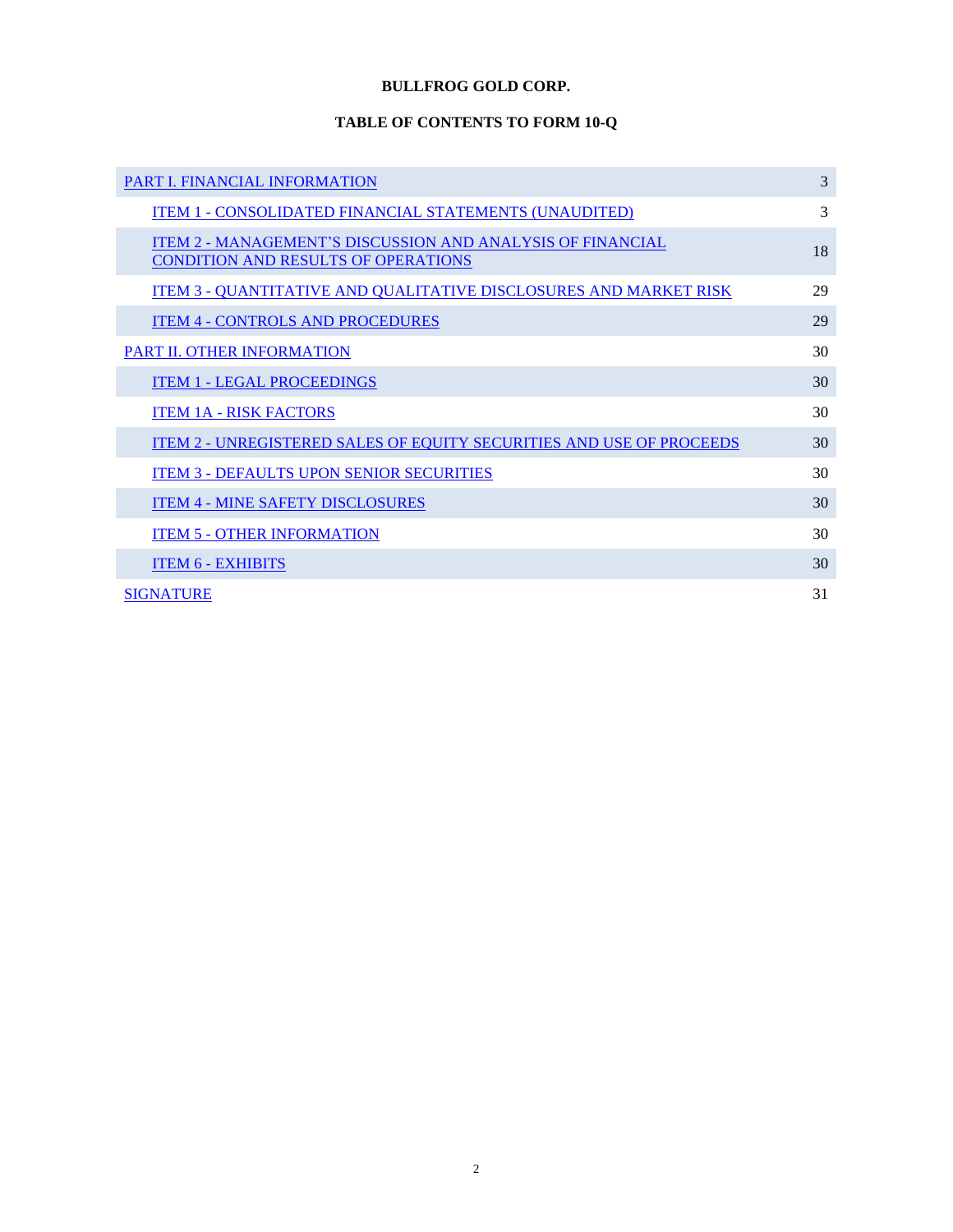# **PART I. FINANCIAL INFORMATION**

# <span id="page-2-1"></span><span id="page-2-0"></span>**ITEM 1 - CONSOLIDATED FINANCIAL STATEMENTS (UNAUDITED)**

#### **BULLFROG GOLD CORP. CONSOLIDATED BALANCE SHEETS SEPTEMBER 30, 2020 AND DECEMBER 31, 2019** (unaudited)

|                                                                          | 9/30/20        | 12/31/19         |
|--------------------------------------------------------------------------|----------------|------------------|
| <b>Assets</b>                                                            |                |                  |
| <b>Current assets</b>                                                    |                |                  |
| Cash                                                                     | \$472,782      | \$44,595         |
| Prepaids                                                                 | 41,998         | 26,042           |
| Deposits                                                                 | 116,783        | 116,783          |
| Total current assets                                                     | 631,563        | 187,420          |
| Other assets                                                             |                |                  |
| Mineral properties                                                       | 210,425        | 210,425          |
| <b>Total assets</b>                                                      | \$841,988      | \$397,845        |
| <b>Liabilities and Stockholders' Equity (Deficit)</b>                    |                |                  |
| <b>Current liabilities</b>                                               |                |                  |
| Accounts payable                                                         | \$19,914       | \$21,308         |
| Related party payable                                                    | 614,854        | 635,775          |
| Total current liabilities                                                | 634,768        | 657,083          |
|                                                                          |                |                  |
| Long-term liabilities                                                    |                |                  |
| Warrant liability                                                        | 900,910        | $\boldsymbol{0}$ |
| Note payable                                                             | 20,833         | $\boldsymbol{0}$ |
| Total long-term liabilities                                              | 921,743        | $\Omega$         |
|                                                                          |                |                  |
| <b>Total liabilities</b>                                                 | 1,556,511      | 657,083          |
| Stockholders' deficit                                                    |                |                  |
| Preferred stock, 250,000,000 shares authorized, 200,000,000              |                |                  |
| undesignated, zero issued and outstanding, \$.0001 par value             | $\overline{0}$ | $\mathbf{0}$     |
| Preferred stock series A, 5,000,000 shares designated and                |                |                  |
| authorized, \$.0001 par value; zero issued and outstanding               |                |                  |
| as of 9/30/20 and 12/31/19                                               | $\overline{0}$ | $\overline{0}$   |
| Preferred stock series B, 45,000,000 shares designated and               |                |                  |
| authorized, \$.0001 par value; 19,229,166 issued and outstanding         |                |                  |
| as of $9/30/20$ and $25,520,833$ issued and outstanding as of $12/31/19$ | 1,923          | 2,552            |
| Common stock, 750,000,000 shares authorized, \$.0001 par value           |                |                  |
| 161,230,237 share issued and outstanding as of 9/30/20 and               |                |                  |
| 136,553,955 shares issued and outstanding as of 12/31/19                 | 16,123         | 13,655           |
| Additional paid in capital                                               | 13,021,356     | 11,390,844       |
| Accumulated deficit                                                      | (13,753,925)   | (11,666,289)     |
| Total stockholders' deficit                                              | (714, 523)     | (259, 238)       |
| Total liabilities and stockholders' deficit                              | \$841,988      | \$397,845        |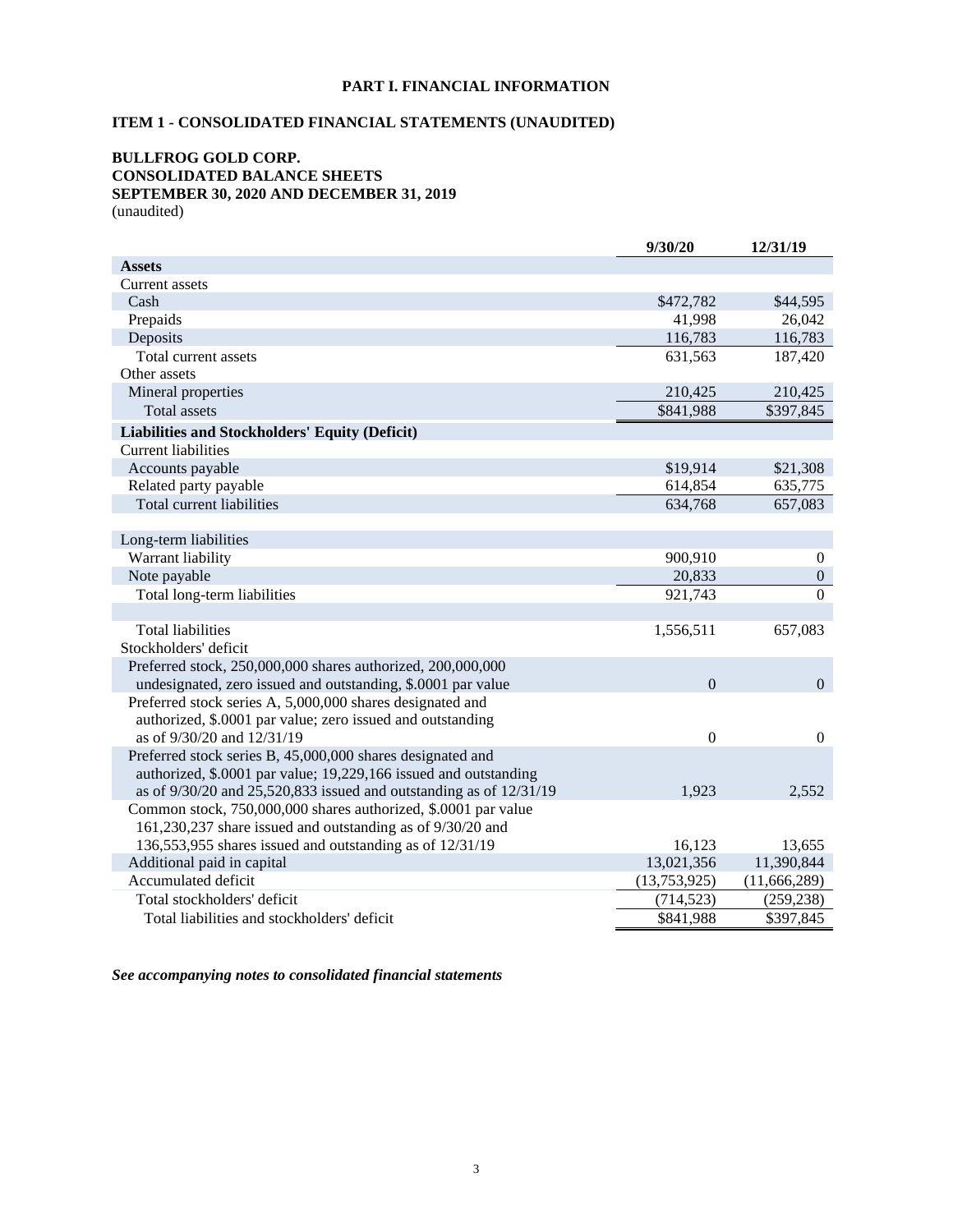# **BULLFROG GOLD CORP. CONSOLIDATED STATEMENTS OF OPERATIONS FOR THE THREE AND NINE MONTHS ENDED SEPTEMBER 30, 2020 AND 2019**

(unaudited)

|                                             |             | <b>Three Months Ended</b> | <b>Nine Months Ended</b> |               |  |
|---------------------------------------------|-------------|---------------------------|--------------------------|---------------|--|
|                                             | 9/30/20     | 9/30/19                   | 9/30/20                  | 9/30/19       |  |
|                                             |             |                           |                          |               |  |
| Revenue                                     | \$0         | \$0                       | \$0                      | \$0           |  |
|                                             |             |                           |                          |               |  |
| Operating expenses                          |             |                           |                          |               |  |
| General and administrative                  | 641,344     | 242,991                   | 1,023,005                | 838,510       |  |
| Lease expense                               | $\theta$    | $\Omega$                  | 16,000                   | 16,000        |  |
| Exploration, evaluation and project expense | 137,071     | 143,721                   | 504,034                  | 256,550       |  |
|                                             |             |                           |                          |               |  |
| Total operating expenses                    | 778,415     | 386,712                   | 1,543,039                | 1,111,060     |  |
|                                             |             |                           |                          |               |  |
| Net operating loss                          | (778, 415)  | (386,712)                 | (1,543,039)              | (1, 111, 060) |  |
|                                             |             |                           |                          |               |  |
| Interest expense                            | (21, 376)   | (18, 148)                 | (59,675)                 | (53,004)      |  |
| Revaluation of warrant liability            | (157, 439)  | $\theta$                  | (484, 922)               | $\Omega$      |  |
|                                             |             |                           |                          |               |  |
| Net loss                                    | \$(957,230) | \$(404,860)               | \$(2,087,636)            | \$(1,164,064) |  |
|                                             |             |                           |                          |               |  |
| Weighted average common shares outstanding: |             |                           |                          |               |  |
| Basic and diluted                           | 159,428,063 | 128,983,357               | 156,039,864              | 123,563,785   |  |
|                                             |             |                           |                          |               |  |
| Loss per common share:                      |             |                           |                          |               |  |
| Basic and diluted                           | \$(0.01)    | \$(0.00)                  | \$(0.01)                 | \$(0.01)      |  |
|                                             |             |                           |                          |               |  |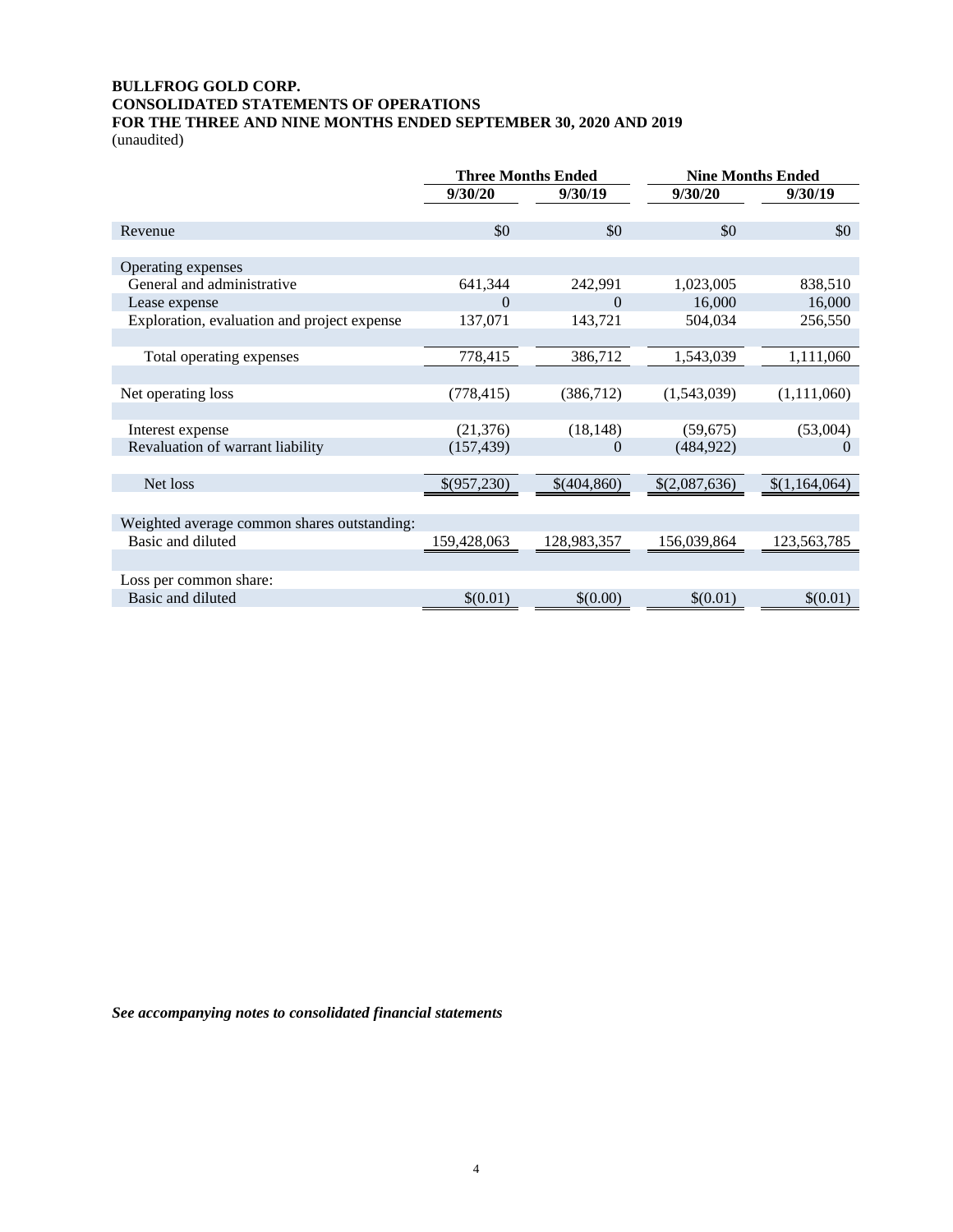# **BULLFROG GOLD CORP. CONSOLIDATED STATEMENTS OF STOCKHOLDERS' EQUITY (DEFICIT) FOR THE NINE MONTHS ENDED SEPTEMBER 30, 2020 AND 2019**

(unaudited)

|                                                                  | Preferred<br><b>Stock</b><br><b>Shares</b><br><b>Issued</b> | <b>Preferred</b><br><b>Stock</b> | Common<br><b>Stock</b><br><b>Shares</b><br><b>Issued</b> | Common<br><b>Stock</b> | <b>Additional</b><br>Paid In<br>Capital | <b>Deficit</b><br><b>Accumulated</b><br>During the<br><b>Exploration</b><br><b>Stage</b> | <b>Total</b><br>Stockholders'<br><b>Equity</b><br>(Deficit) |
|------------------------------------------------------------------|-------------------------------------------------------------|----------------------------------|----------------------------------------------------------|------------------------|-----------------------------------------|------------------------------------------------------------------------------------------|-------------------------------------------------------------|
| December 31, 2018                                                | 30,187,500                                                  | \$3,018                          | 104, 107, 096                                            | \$10,411               | \$9,589,037                             | \$(10,070,364)                                                                           | \$(467,898)                                                 |
| Stock-based compensation,<br>March 2019                          |                                                             |                                  | 900,000                                                  | 90                     | 80,910                                  |                                                                                          | 81,000                                                      |
| Private placement issued,<br>February 2019                       |                                                             |                                  | 16,700,000                                               | 1,670                  | 833,330                                 |                                                                                          | 835,000                                                     |
| Private placement issued,<br>March 2019                          |                                                             |                                  | 5,848,000                                                | 584                    | 291,816                                 |                                                                                          | 292,400                                                     |
| Net loss                                                         |                                                             | $\overline{\phantom{a}}$         |                                                          |                        |                                         | (380, 164)                                                                               | (380, 164)                                                  |
| March 31, 2019                                                   | 30,187,500                                                  | \$3,018                          | 127,555,096                                              | \$12,755               | \$10,795,093                            | \$(10, 450, 528)                                                                         | \$360,338                                                   |
| Issuance of common stock<br>for services, April 2019<br>Net loss |                                                             |                                  | 900,000                                                  | 90                     | 125.910                                 | (379, 041)                                                                               | 126,000<br>(379, 041)                                       |
| June 30, 2019                                                    | 30,187,500                                                  | \$3,018                          | 128,455,096                                              | \$12,846               | \$10,921,002                            | \$(10,829,569)                                                                           | \$107,297                                                   |
| Issuance of common stock                                         |                                                             |                                  |                                                          |                        |                                         |                                                                                          |                                                             |
| for services, Aug. 2019                                          |                                                             |                                  | 900,000                                                  | 90                     | 98,910                                  |                                                                                          | 99,000                                                      |
| Net loss                                                         | $\overline{a}$                                              | $\overline{\phantom{a}}$         |                                                          | ÷.                     |                                         | (404, 860)                                                                               | (404, 860)                                                  |
| September 30, 2019                                               | 30,187,500                                                  | \$3,018                          | 129,355,096                                              | \$12,935               | \$11,019,913                            | \$(11, 234, 429)                                                                         | \$(198,563)                                                 |
|                                                                  |                                                             |                                  |                                                          |                        |                                         |                                                                                          |                                                             |
| December 31, 2019                                                | 25,520,833                                                  | \$2,552                          | 136,553,955                                              | \$13,655               | \$11,390,844                            | \$(11,666,289)                                                                           | \$(259,238)                                                 |
| Private placement issued,<br>January 2020                        |                                                             |                                  | 15,384,615                                               | 1,539                  | 1,418,151                               |                                                                                          | 1,419,690                                                   |
| Warrant liability,<br>January 2020                               |                                                             | ÷,                               |                                                          |                        | (441, 010)                              |                                                                                          | (441, 010)                                                  |
| Conversion of preferred<br>stock, January 2020                   | (1,000,000)                                                 | (100)                            | 1,000,000                                                | 100                    |                                         |                                                                                          |                                                             |
| Stock options issued,<br>January 2020                            |                                                             |                                  |                                                          |                        | 36,699                                  |                                                                                          | 36,699                                                      |
| Conversion of preferred                                          |                                                             |                                  |                                                          |                        |                                         |                                                                                          |                                                             |
| stock, February 2020<br>Net loss                                 | (4,291,667)                                                 | (429)                            | 4,291,667                                                | 429                    |                                         | (75,070)                                                                                 | (75,070)                                                    |
| March 31, 2020                                                   | 20,229,166                                                  | \$2,023                          | 157,230,237                                              | \$15,723               | \$12,404,684                            | \$(11,741,359)                                                                           | \$681,071                                                   |
|                                                                  |                                                             |                                  |                                                          |                        |                                         |                                                                                          |                                                             |
| Net loss                                                         |                                                             |                                  |                                                          |                        |                                         | (1,055,336)                                                                              | (1,055,336)                                                 |
| June 30, 2020                                                    | 20,229,166                                                  | \$2,023                          | 157,230,237                                              | \$15,723               | \$12,404,684                            | \$(12,796,695)                                                                           | \$(374,265)                                                 |
|                                                                  |                                                             |                                  |                                                          |                        |                                         |                                                                                          |                                                             |
| Conversion of warrants,<br><b>July 2020</b>                      |                                                             |                                  | 250,000                                                  | 25                     | 33,566                                  |                                                                                          | 33,591                                                      |
| Conversion of preferred                                          |                                                             |                                  |                                                          | 100                    |                                         |                                                                                          |                                                             |
| stock, July 2020<br>Stock based compensation,                    | (1,000,000)                                                 | (100)                            | 1,000,000                                                |                        |                                         |                                                                                          |                                                             |
| August 2020                                                      |                                                             |                                  | 1,500,000                                                | 150                    | 269,850                                 |                                                                                          | 270,000                                                     |
| Issuance of common stock<br>August 2020                          |                                                             |                                  | 500,000                                                  | 50                     | 94,950                                  |                                                                                          | 95,000                                                      |
| Stock options issued,<br>August 2020                             |                                                             |                                  |                                                          |                        | 85,197                                  |                                                                                          | 85,197                                                      |
| Conversion of warrants<br>September 2020                         |                                                             |                                  | 750,000                                                  | 75                     | 133,109                                 |                                                                                          | 133,184                                                     |
| Net loss                                                         |                                                             |                                  |                                                          |                        |                                         | (957, 230)                                                                               | (957, 230)                                                  |
| September 30, 2020                                               | 19,229,166                                                  | \$1,923                          | 161,230,237                                              | \$16,123               | \$13,021,356                            | \$(13,753,925)                                                                           | \$(714,523)                                                 |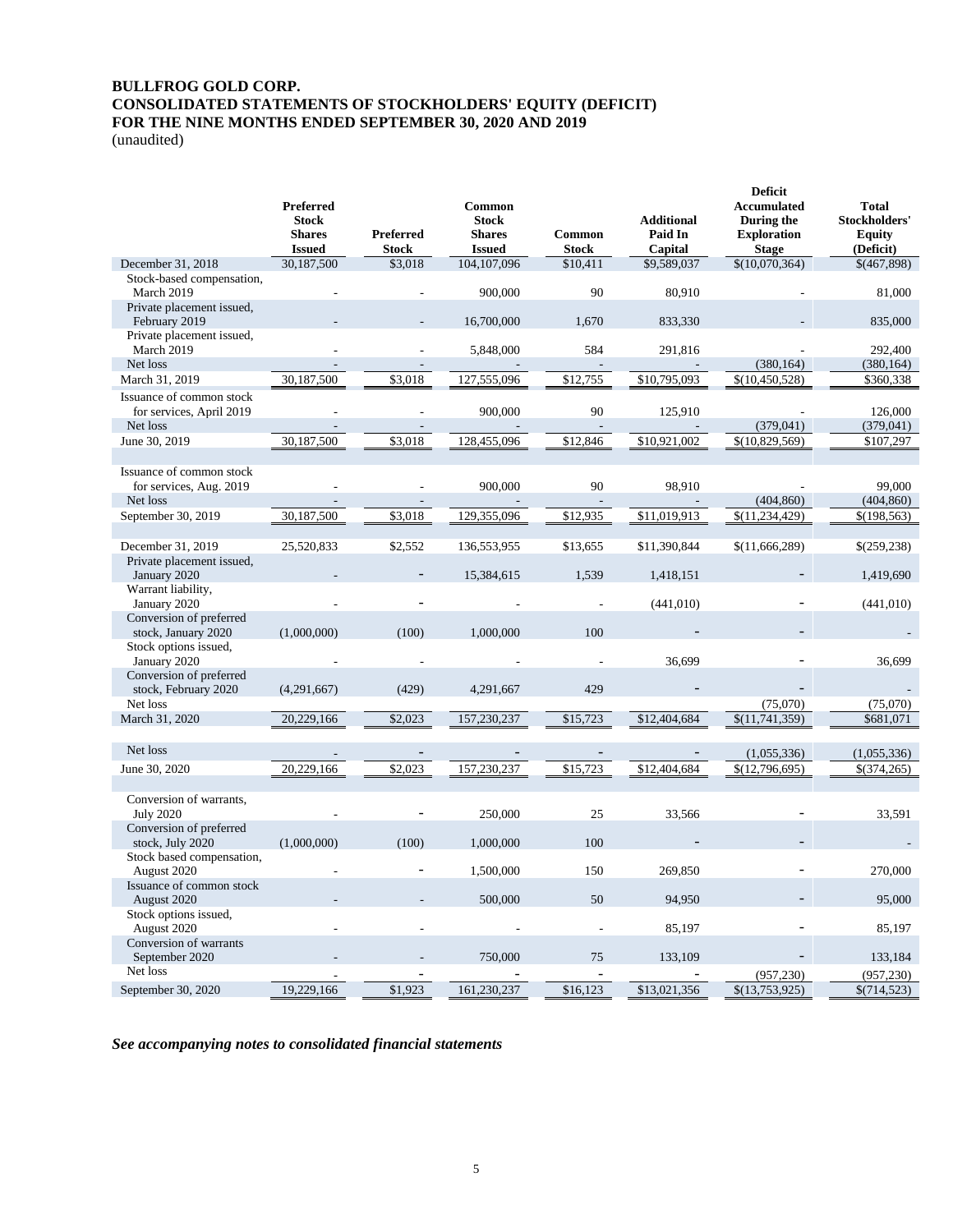# **BULLFROG GOLD CORP. CONSOLIDATED STATEMENTS OF CASH FLOWS FOR THE NINE MONTHS ENDED SEPTEMBER 30, 2020 AND 2019**

(unaudited)

|                                                                            | <b>Nine Months Ended</b> |               |
|----------------------------------------------------------------------------|--------------------------|---------------|
|                                                                            | 9/30/20                  | 9/30/19       |
| Cash flows from operating activities                                       |                          |               |
| Net loss                                                                   | \$(2,087,636)            | \$(1,164,064) |
| Adjustments to reconcile net loss to net cash used in operating activities |                          |               |
| Revaluation of warrant liability                                           | 484,922                  | $\theta$      |
| Stock options issued for services                                          | 121,896                  | 0             |
| Stock issued for services                                                  | 365,000                  | 306,000       |
| Change in operating assets and liabilities:                                |                          |               |
| Deposits                                                                   | (15,956)                 | (96, 267)     |
| Accounts payable                                                           | (1,394)                  | 52            |
| Related party payable                                                      | (20, 921)                | 38,313        |
| Net cash used in operating activities                                      | (1, 154, 089)            | (915, 966)    |
| Cash flows from financing activities                                       |                          |               |
| Proceeds from private placement of stock                                   | 1,419,690                | 432,400       |
| Proceeds from paycheck protection program                                  | 20,833                   | $\Omega$      |
| Proceeds from conversion of warrants                                       | 141,753                  |               |
| Net cash provided by financing activities                                  | 1,582,276                | 432,400       |
| Net decrease in cash                                                       | 428,187                  | (483, 566)    |
| Cash, beginning of period                                                  | 44,595                   | 620,949       |
| Cash, end of period                                                        | \$472,782                | \$137,383     |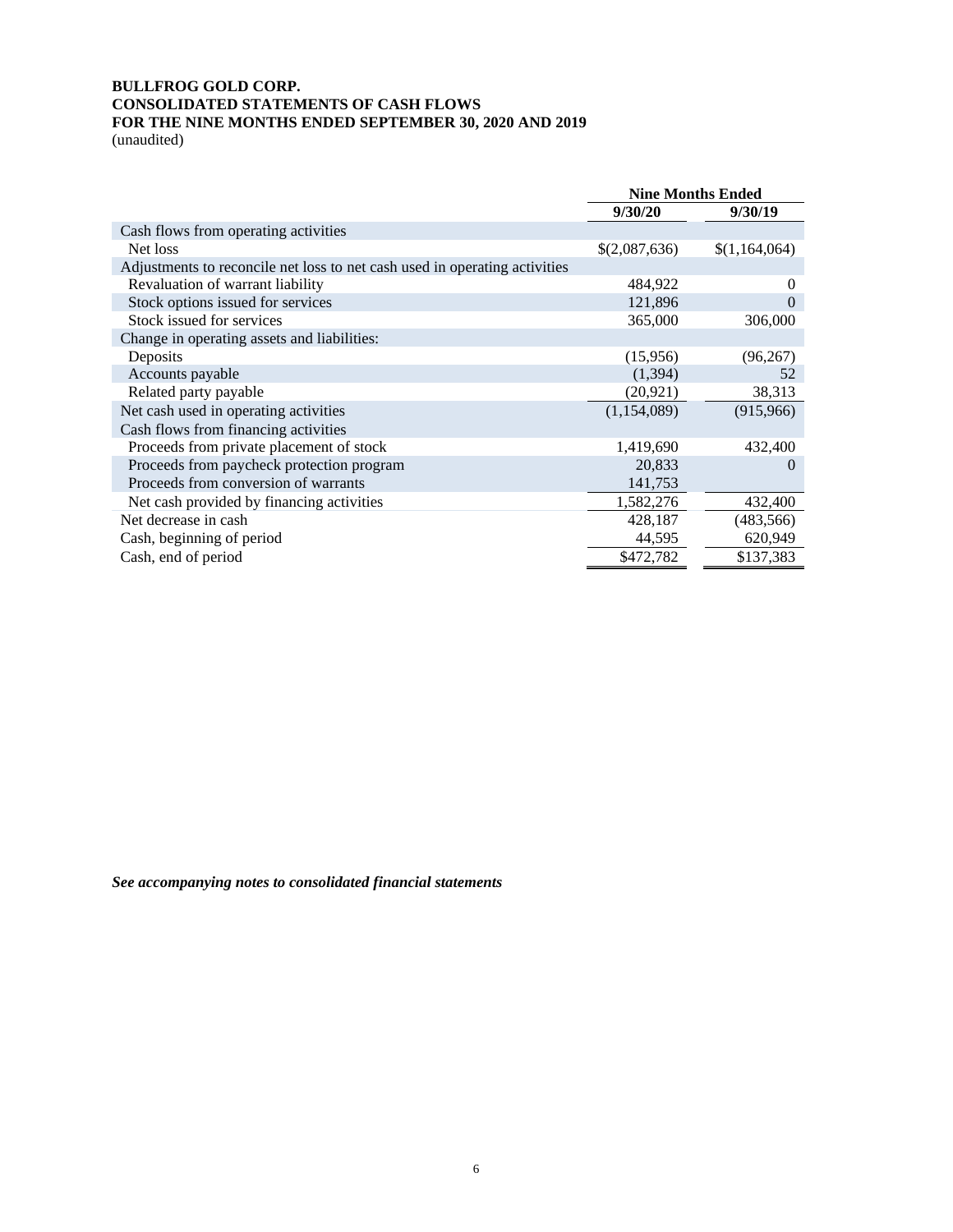# **BULLFROG GOLD CORP. NOTES TO CONSOLIDATED FINANCIAL STATEMENTS**

#### (unaudited)

#### **NOTE 1 - NATURE OF BUSINESS AND SUMMARY OF SIGNIFICANT ACCOUNTING POLICIES**

#### **Nature of Business**

Bullfrog Gold Corp. (the "Company") is a junior exploration company engaged in the acquisition and exploration of properties that may contain gold, silver, and other metals in the United States. The Company's target properties are those that have been the subject of historical exploration. The Company owns, controls or has acquired mineral rights on Federal patented and unpatented mining claims in the state of Nevada for the purpose of exploration and potential development of gold, silver, and other metals on a total of approximately 5,250 acres. The Company plans to review opportunities and acquire additional mineral properties with current or historic precious and base metal mineralization with meaningful exploration potential.

The Company's properties do not have any reserves. The Company plans to conduct exploration programs on these properties with the objective of ascertaining whether any of its properties contain economic concentrations of precious and base metals that are prospective for mining.

In March 2020, the World Health Organization declared coronavirus COVID-19 a global pandemic. This contagious disease outbreak, which has continued to spread, and any related adverse public health developments, has adversely affected workforces, economies, and financial markets globally, leading to an economic downturn. It is not possible for the Company to predict the duration or magnitude of the adverse results of the outbreak and its effects on the Company's business or ability to raise funds.

#### **Basis of Presentation**

The consolidated unaudited financial statements included in this Form 10-Q have been prepared in accordance with generally accepted accounting principles in the United States of America for interim financial information and with the instructions to Form 10-Q. Accordingly, these financial statements do not include all the disclosures required by U.S. generally accepted accounting principles for complete financial statements. These consolidated unaudited interim financial statements should be read in conjunction with the audited financial statements for the fiscal year ended December 31, 2019 included in our Annual Report on Form 10-K. The financial information furnished herein reflects all adjustments consisting of normal, recurring adjustments which, in the opinion of management, are necessary for a fair presentation of our financial position, the results of operations and cash flows for the periods presented. Operating results for the three months ended September 30, 2020 are not necessarily indicative of results for future quarters or periods in the fiscal year ending December 31, 2020.

#### **Principles of Consolidation**

The consolidated financial statements include the accounts of Bullfrog Gold Corp. and its wholly owned subsidiaries, Standard Gold Corp. ("Standard Gold") a Nevada corporation and Rocky Mountain Minerals Corp. ("Rocky Mountain Minerals" or "RMM") a Nevada corporation. All significant inter-entity balances and transactions have been eliminated in consolidation.

#### **Going Concern and Management's Plans**

The Company has incurred losses from operations since inception and has an accumulated deficit of approximately \$13,754,000 as of September 30, 2020. The Company's consolidated financial statements have been prepared on the basis that it is a going concern, which contemplates the realization of assets and the satisfaction of liabilities in the normal course of business. The Company's continuation as a going concern is dependent upon attaining profitable operations which will require generating revenue. This raises substantial doubt about the Company's ability to continue as a going concern within one year from the issuance of these consolidated financial statements.

The Company has not generated any revenues since its inception and does not expect to generate any revenues in 2020. Should we be unable to continue as a going concern, we may be unable to realize the carrying value of our assets and to meet our obligations as they become due. To continue as a going concern, we will need to raise additional capital. However, except as set forth in Note 5 or Note 6, we have no commitment from any party to provide additional capital and there is no assurance that such funding will be available when needed, or if available, that its terms will be favorable or acceptable to us.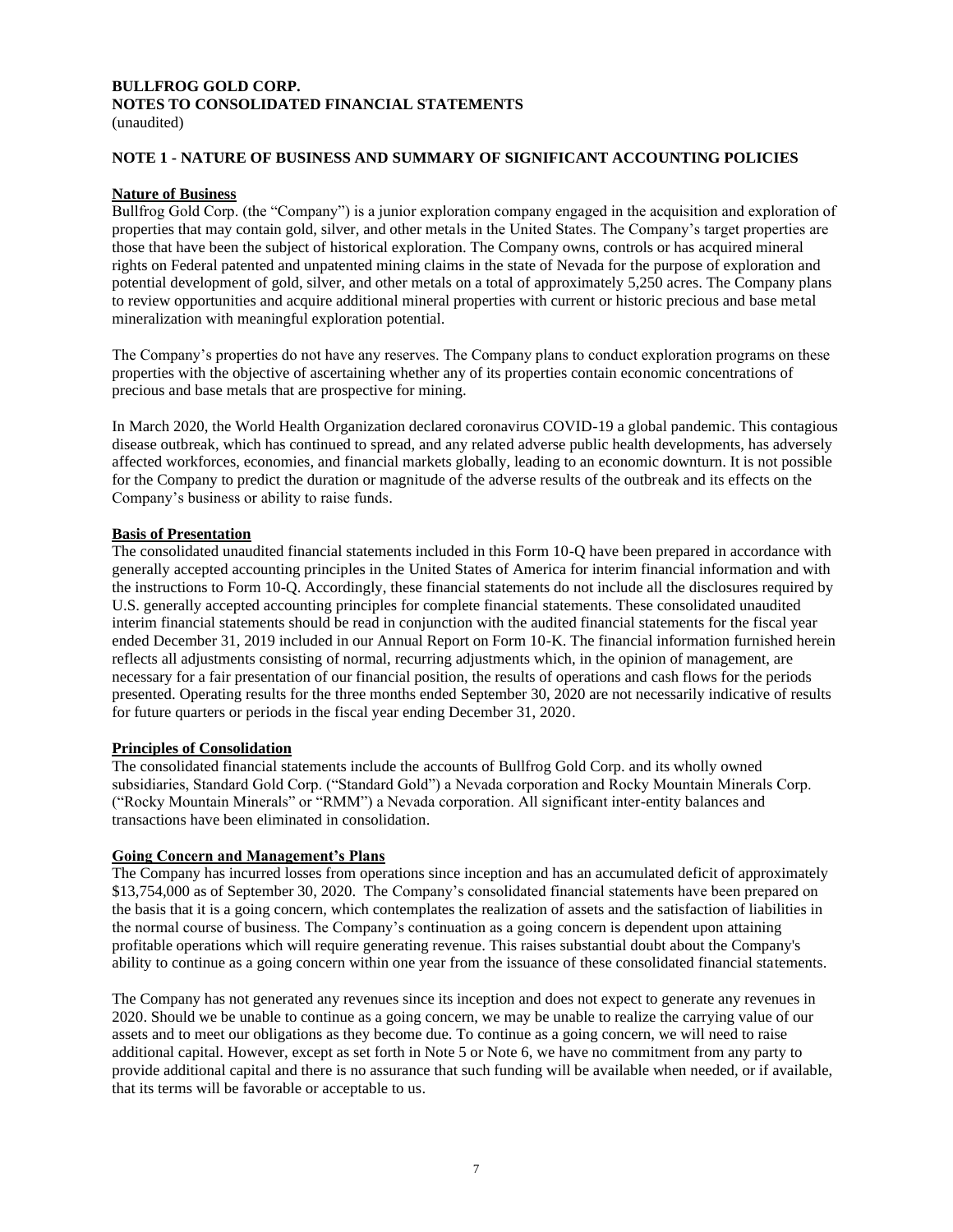#### **Cash and Concentration**

The Company considers all highly liquid investments with a maturity of three months or less when acquired to be cash equivalents. The Company places its cash with a high credit quality financial institution. The Company's account at this institution is insured by the Federal Deposit Insurance Corporation up to \$250,000. On September 30, 2020, the Company's cash balance was approximately \$473,000. To reduce its risk associated with the failure of such financial institution, the Company will evaluate at least annually the rating of the financial institution in which it holds deposits.

# **Use of Estimates**

The preparation of financial statements in conformity with accounting principles generally accepted in the United States of America requires management to make estimates and assumptions that affect the reported amounts of assets and liabilities and disclosure of contingent assets and liabilities at the date of the financial statements and the reported amounts of revenues and expenses during the reporting period. Actual results could differ from those estimates.

# **Mineral Property Acquisition and Exploration Costs**

Mineral property exploration costs are expensed as incurred until economic reserves are quantified. To date, the Company has not established any proven or probable reserves on its mineral properties. Costs of lease, exploration, carrying and retaining unproven mineral lease properties are expensed as incurred. The Company has chosen to expense all mineral exploration costs as incurred given that it is still in the exploration stage. Once the Company has identified proven and probable reserves in its investigation of its properties and upon development of a plan for operating a mine, it would enter the development stage and capitalize future costs until production is established. When a property reaches the production stage, the related capitalized costs will be amortized over the estimated life of the probable-proven reserves. When the Company has capitalized mineral properties, these properties will be periodically assessed for impairment of value and any diminution in value. To date, the Company has not established the commercial feasibility of any exploration prospects; therefore, all exploration costs are being expensed. Costs of property acquisitions are being capitalized.

#### **Fair Value of Financial Instruments**

Fair value is defined as the exchange price that would be received for an asset or paid to transfer a liability (an exit price) in the principal or most advantageous market for the asset or liability in an orderly transaction between market participants on the measurement date. There are three levels of inputs that may be used to measure fair value:

Level 1 - Valuation based on quoted market prices in active markets for identical assets and liabilities.

Level 2 - Valuation based on quoted market prices for similar assets and liabilities in active markets.

Level 3 - Valuation based on unobservable inputs that are supported by little or no market activity, therefore requiring management's best estimate of what market participants would use as fair value.

## **Income Taxes**

Income taxes are accounted for under the asset and liability method in accordance with ASC 740, "Income Taxes". Deferred tax assets and liabilities are recognized for the future tax consequences attributable to differences between the financial carrying amounts of existing assets and liabilities and their respective tax bases as well as operating loss and tax credit carry forwards. Deferred tax assets and liabilities are measured using enacted tax rates expected to apply to taxable income in the periods in which those temporary differences are expected to be recovered or settled. The effect on deferred tax assets and liabilities of a change in tax rates is recognized in income in the period that includes the enactment date. Deferred tax assets are reduced by a valuation allowance to the extent that the recoverability of the asset is unlikely to be recognized.

The Company reports a liability, if any, for unrecognized tax benefits resulting from uncertain tax positions taken, or expected to be taken, in an income tax return. The Company has elected to classify interest and penalties related to unrecognized income tax benefits, if and when required, as part of income tax expense in the statement of operations. No liability has been recorded for uncertain income tax positions, or related interest or penalties as of September 30, 2020 and December 31, 2019. The periods ended December 31, 2019, 2018, 2017 and 2016 are open to examination by taxing authorities.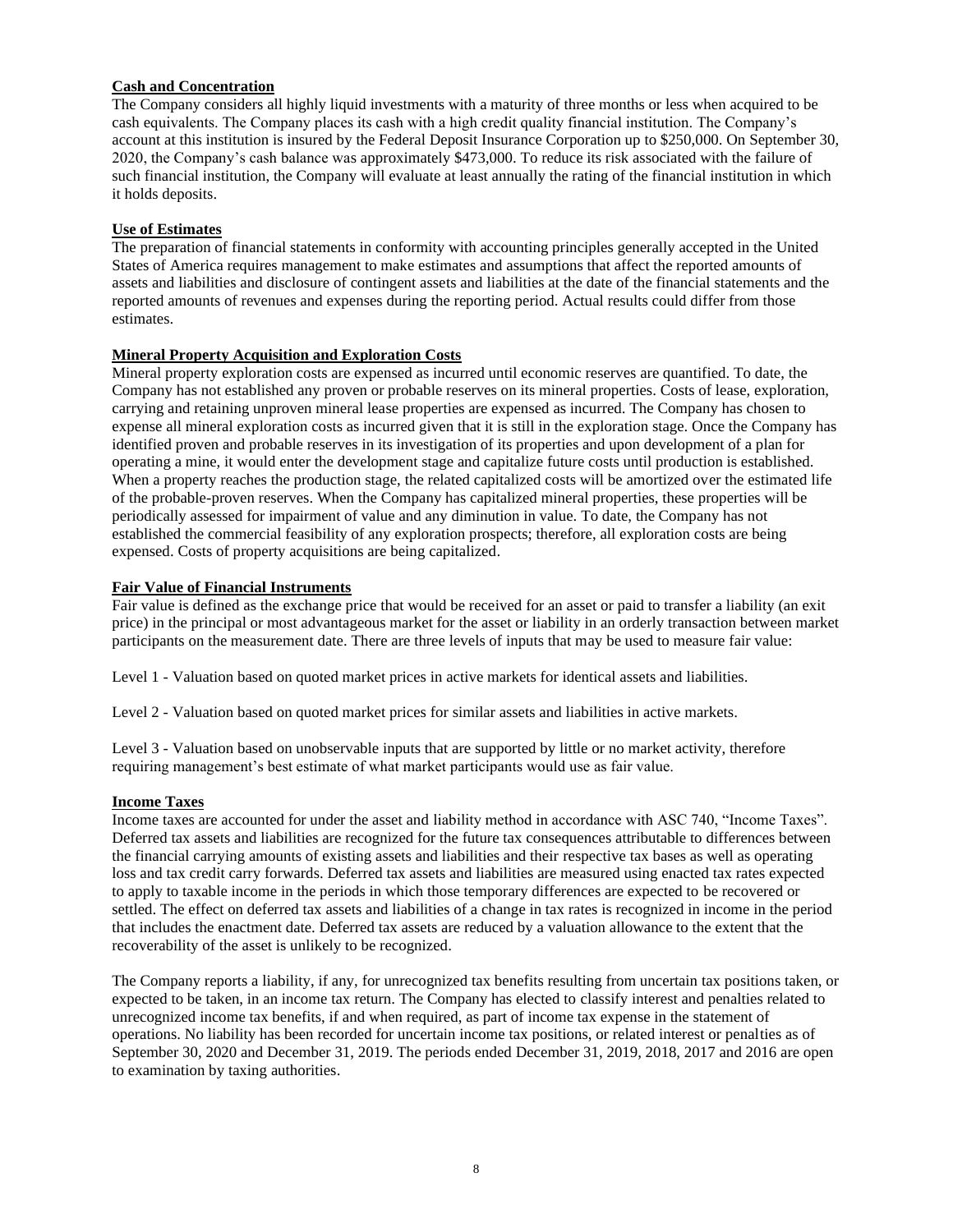## **Long Lived Assets**

The Company assesses the impairment of long-lived assets whenever events or changes in circumstances indicate that the carrying value may not be recoverable. When the Company determines that the carrying value of long-lived assets may not be recoverable based upon the existence of one or more indicators of impairment and the carrying value of the asset cannot be recovered from projected undiscounted cash flows, the Company records an impairment charge. The Company measures any impairment based on a projected discounted cash flow method using a discount rate determined by management to be commensurate with the risk inherent in the current business model. Significant management judgment is required in determining whether an indicator of impairment exists and in projecting cash flows.

# **Preferred Stock**

The Company accounts for its preferred stock under the provisions of the ASC on Distinguishing Liabilities from Equity, which sets forth the standards for how an issuer classifies and measures certain financial instruments with characteristics of both liabilities and equity. This standard requires an issuer to classify a financial instrument that is within the scope of the standard as a liability if such financial instrument embodies an unconditional obligation to redeem the instrument at a specified date and/or upon an event certain to occur. The Company has determined that its preferred stock does not meet the criteria requiring liability classification as its obligation to redeem these instruments is not based on an event certain to occur. Future changes in the certainty of the Company's obligation to redeem these instruments could result in a change in classification.

#### **Stock-Based Compensation**

Stock-based compensation is accounted for based on the requirements of the Share-Based Payment Topic of ASC 718 which requires recognition in the consolidated financial statements of the cost of employee and director services received in exchange for an award of equity instruments over the period the employee or director is required to perform the services in exchange for the award (presumptively, the vesting period). This ASC also requires measurement of the cost of employee and director services received in exchange for an award based on the grantdate fair value of the award.

The estimated fair value of each stock option as of the date of grant was calculated using the Black-Scholes pricing model. The Company estimates the volatility of its common stock at the date of grant based on Company stock price history. The Company determines the expected life based on the simplified method given that its own historical share option exercise experience does not provide a reasonable basis for estimating expected term. The Company uses the risk-free interest rate on the implied yield currently available on U.S. Treasury issues with an equivalent remaining term approximately equal to the expected life of the award. The Company has never paid any cash dividends on its common stock and does not anticipate paying any cash dividends in the foreseeable future. The shares of common stock subject to the stock-based compensation plan shall consist of unissued shares, treasury shares or previously issued shares held by any subsidiary of the Company, and such number of shares of common stock are reserved for such purpose.

#### **Derivative Financial Instruments**

The Company accounts for derivative instruments in accordance with Financial Accounting Standards Board ("FASB") ASC 815, Derivatives and Hedging ("ASC 815"), which requires additional disclosures about the Company's objectives and strategies for using derivative instruments, how the derivative instruments and related hedged items are accounted for, and how the derivative instruments and related hedging items affect the financial statements. The Company does not use derivative instruments to hedge exposures to cash flow, market, or foreign currency risk. Terms of convertible debt and equity instruments are reviewed to determine whether or not they contain embedded derivative instruments that are required under ASC 815 to be accounted for separately from the host contract and recorded on the balance sheet at fair value. The fair value of derivative liabilities, if any, is required to be revalued at each reporting date, with corresponding changes in fair value recorded in current period operating results. Pursuant to ASC 815, an evaluation of specifically identified conditions is made to determine whether the fair value of warrants issued is required to be classified as equity or as a derivative liability.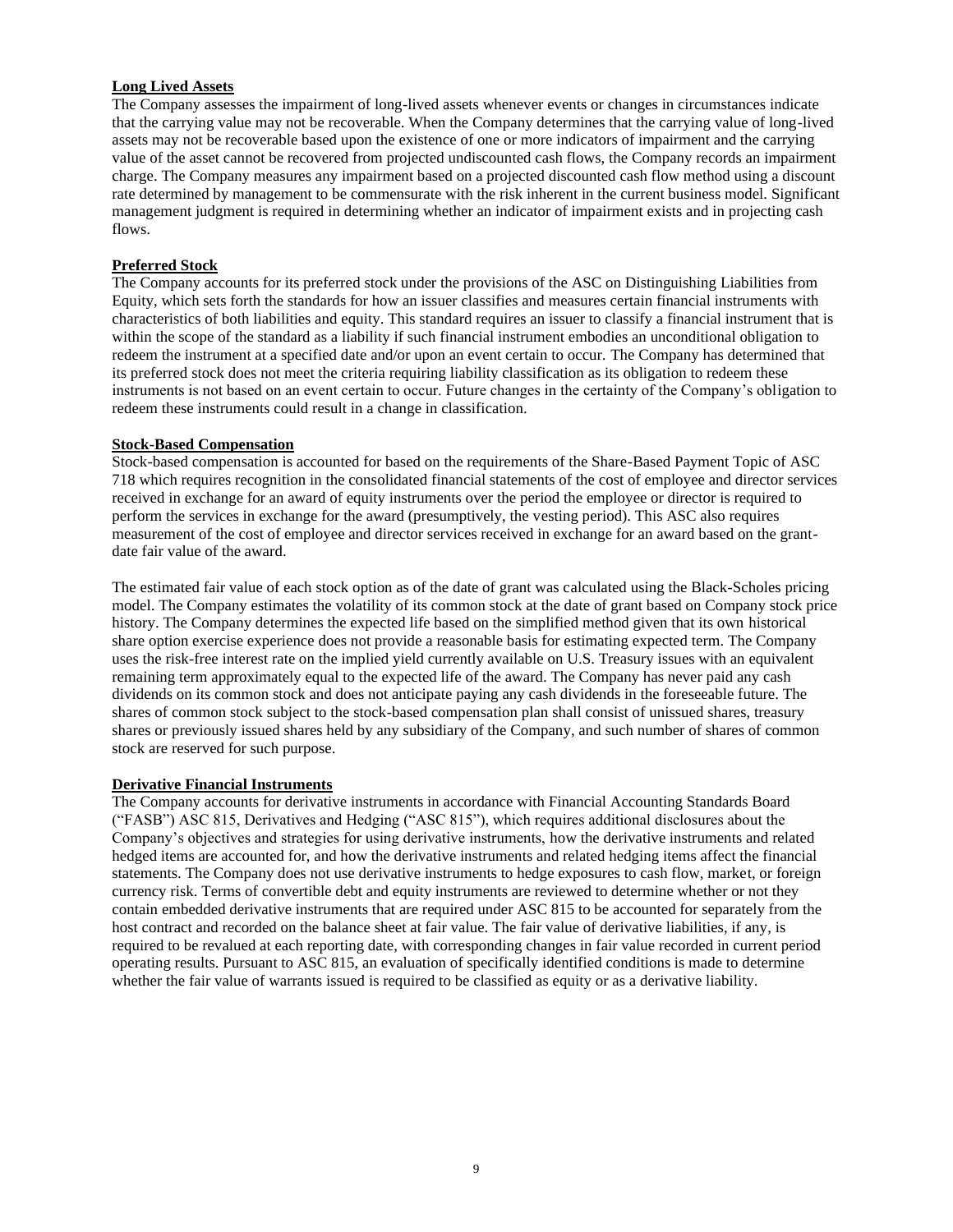#### **Net Loss per Common Share**

The Company incurred net losses during the three and Nine Months ended September 30, 2020 and 2019. As such, the Company excluded the following from computation as the effect would be anti-dilutive:

|                 | 9/30/20    | 9/30/19    |
|-----------------|------------|------------|
| Stock options   | 10.350,000 | 9.500.000  |
| Warrants        | 29.081.058 | 21,474,000 |
| Preferred stock | 19.229.166 | 30.187.500 |

#### **Risks and Uncertainties**

Since our formation, we have not generated any revenues. As an early stage company, we are subject to all the risks inherent in the initial organization, financing, expenditures, complications and delays inherent in a new business. Our business is dependent upon the implementation of our business plan. There can be no assurance that our efforts will be successful or that we will ultimately be able to generate revenue or attain profitability.

Natural resource exploration, and exploring for gold, is a business that by its nature is very speculative. There is a strong possibility that we will not discover gold or any other mineralization which can be mined or extracted at a profit. Even if we do discover gold or other deposits, the deposit may not be of the quality or size necessary for us or a potential purchaser of the property to make a profit from mining it. Few properties that are explored are ultimately developed into producing mines. Unusual or unexpected geological formations, geological formation pressures, fires, power outages, labor disruptions, flooding, explosions, cave-ins, landslides and the inability to obtain suitable or adequate machinery, equipment or labor are just some of the many risks involved in mineral exploration programs and the subsequent development of gold deposits.

Our business is exploring for gold and other minerals. In the event that we discover commercially exploitable gold or other deposits, we will not be able to generate any revenue from such discoveries unless the gold or other minerals are actually mined, or we sell all or a part of our interest. Accordingly, we will need to find some other entity to mine our properties on our behalf, mine them ourselves or sell our rights to mine to third parties.

Mining operations in the United States are subject to many different federal, state, and local laws and regulations, including stringent environmental, health and safety laws. In the event we assume any operational responsibility for mining our properties, we may be unable to comply with current or future laws and regulations, which can change at any time. Changes to these laws may adversely affect any of our potential mining operations. Moreover, compliance with such laws may cause substantial delays and require capital outlays greater than those we anticipate, adversely affecting any potential mining operations. Our future mining operations, if any, may also be subject to liability for pollution or other environmental damage. We may choose to not be insured against this risk because of high insurance costs or other reasons.

#### **Recent Accounting Pronouncements**

There are several new accounting pronouncements issued by the FASB which are not yet effective. Management does not believe any of these accounting pronouncements will be applicable and therefore will not have a material impact on the Company's financial position or operating results.

#### **NOTE 2 - STOCKHOLDER'S EQUITY**

#### **Recent Sales of Unregistered Securities**

On February 12, 2019 and March 27, 2019, the Company sold an aggregate of 16,700,000 Units and 5,848,000 Units, respectively, for gross proceeds to the Company of \$835,000 (\$695,000 of which was received in 2018 and included in liabilities on the consolidated balance sheet) and \$292,400, respectively to accredited investors pursuant to a subscription agreement. Each Unit was sold for a purchase price of \$0.05 per Unit and consisted of: (i) one share of the Company's common stock and (ii) a two-year warrant to purchase 50% of the number of shares of common stock purchased at an exercise price of \$0.10 per share. The warrants were evaluated for purposes of classification between liability and equity. The warrants do not contain features that would require a liability classification and are therefore considered equity.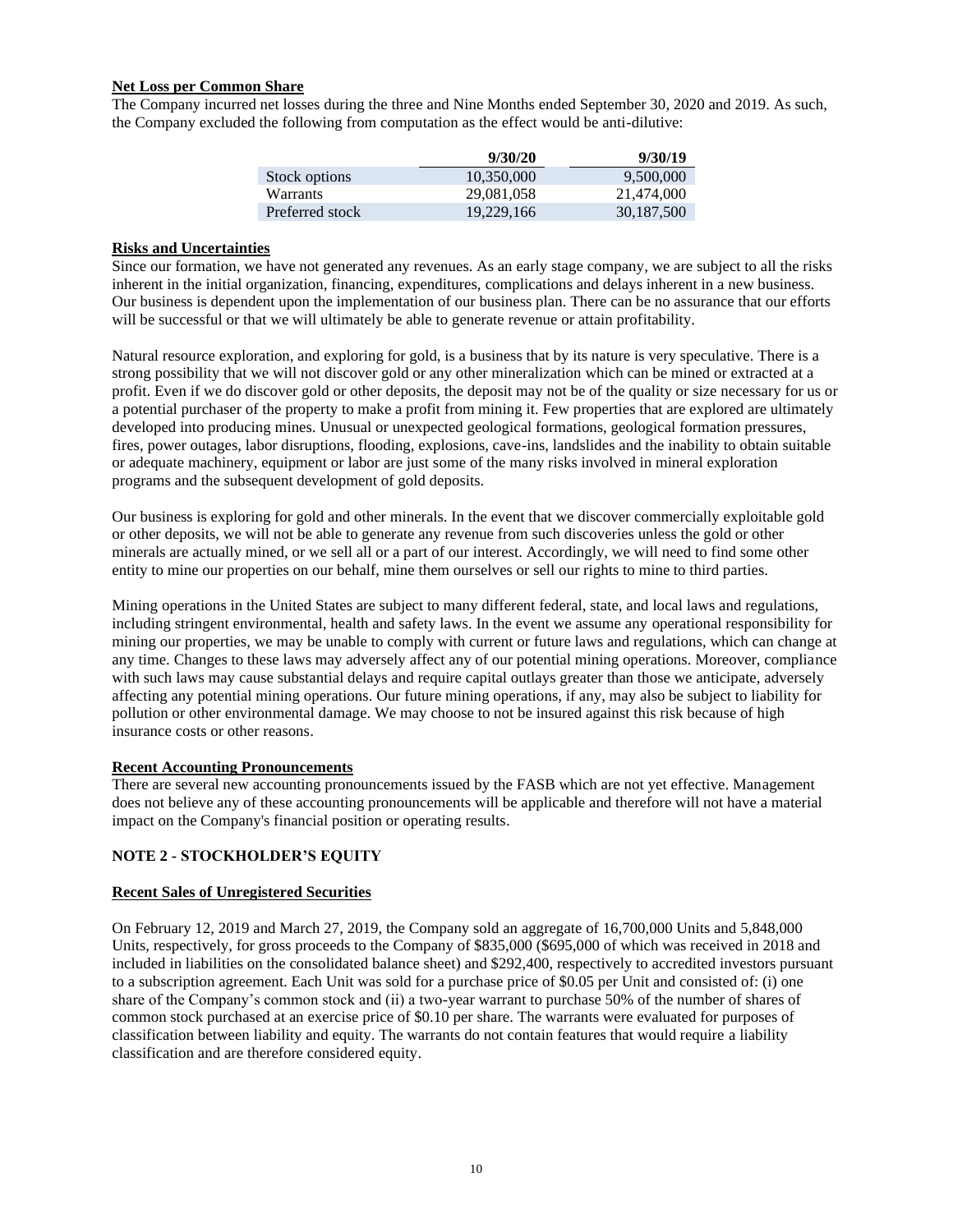The Black Scholes pricing model was used to estimate the fair value of \$415,019 of the warrants with the following inputs:

|                 |                       |             |            | <b>Risk Free</b>     |                   |
|-----------------|-----------------------|-------------|------------|----------------------|-------------------|
| <b>Warrants</b> | <b>Exercise Price</b> | <b>Term</b> | Volatilitv | <b>Interest Rate</b> | <b>Fair Value</b> |
| 11.274.000      | \$0.10                | 2 years     | 109.0%     | 2.5%                 | \$415,019         |

Using the fair value calculation, the relative fair value between the common stock and the warrants was calculated to determine the warrants' recorded equity amount of \$232,287 accounted for in additional paid in capital.

In March 2019, the Company issued 900,000 shares of common stock for consulting services performed in the three months ended March 31, 2019 valued at \$0.09 per share and an aggregate of \$81,000.

In April 2019, the Company issued 900,000 shares of common stock for consulting services performed in the three months ended June 30, 2019 valued at \$0.14 per share and an aggregate of \$126,000.

In August 2019, the Company issued 900,000 shares of common stock for consulting services performed in the three months ended September 30, 2019 valued at \$0.11 per share and an aggregate of \$99,000.

In October 2019, the Company issued 1,500,000 shares of common stock for executive and director services valued at \$0.17 per share, for an aggregate of \$255,000.

In October 2019, the Company issued 132,192 shares of common stock for consulting services performed valued at \$0.13 per share and an aggregate of \$17,185.

In November 2019, the Company issued 900,000 shares of common stock for consulting services performed in the three months ended December 31, 2019 valued at \$0.11 per share and an aggregate of \$99,000.

On January 16, 2020, the Company sold an aggregate of 15,384,615 Units for gross proceeds to the Company of CAD\$2,000,000 to accredited investors pursuant to a subscription agreement. Each Unit was sold for a purchase price of C\$0.13 per Unit and consisted of: (i) one share of the Company's common stock and (ii) a two-year warrant (the "2020 Warrants") to purchase 50% of the number of shares of common stock purchased at an exercise price of C\$0.20 per share. In addition, the Company paid a total of C\$118,918 for finder's fees on subscriptions under the Offering and issued to the finder 914,750 share purchase warrants (the "Finder Warrants"). Each Finder Warrant entitles the holder to acquire one share of common stock at an exercise price of C\$0.20 per share for a period of 24 months from the date of issuance.

The Finder Warrants were evaluated for purposes of classification between liability and equity. The warrants do not contain features that would require a liability classification and are therefore considered equity. The Black Scholes pricing model was calculated in US dollars to estimate the fair value of \$44,858 of the warrants with the following inputs:

|                 |                       |         |                   | <b>Risk Free</b>     |                   |
|-----------------|-----------------------|---------|-------------------|----------------------|-------------------|
| <b>Warrants</b> | <b>Exercise Price</b> | Term    | <b>Volatility</b> | <b>Interest Rate</b> | <b>Fair Value</b> |
| 914.750         | \$0.15                | 2 vears | 113.5%            | $.6\%$               | \$44,858          |

In July 2020, the Company issued 150,000 and 100,000 shares of common stock for conversion of warrant shares with an exercise price of US\$0.05 and C\$0.13, respectively.

In August 2020, the Company issued 1,500,000 shares of common stock for executive and director services valued at \$0.18 per share, for an aggregate of \$270,000.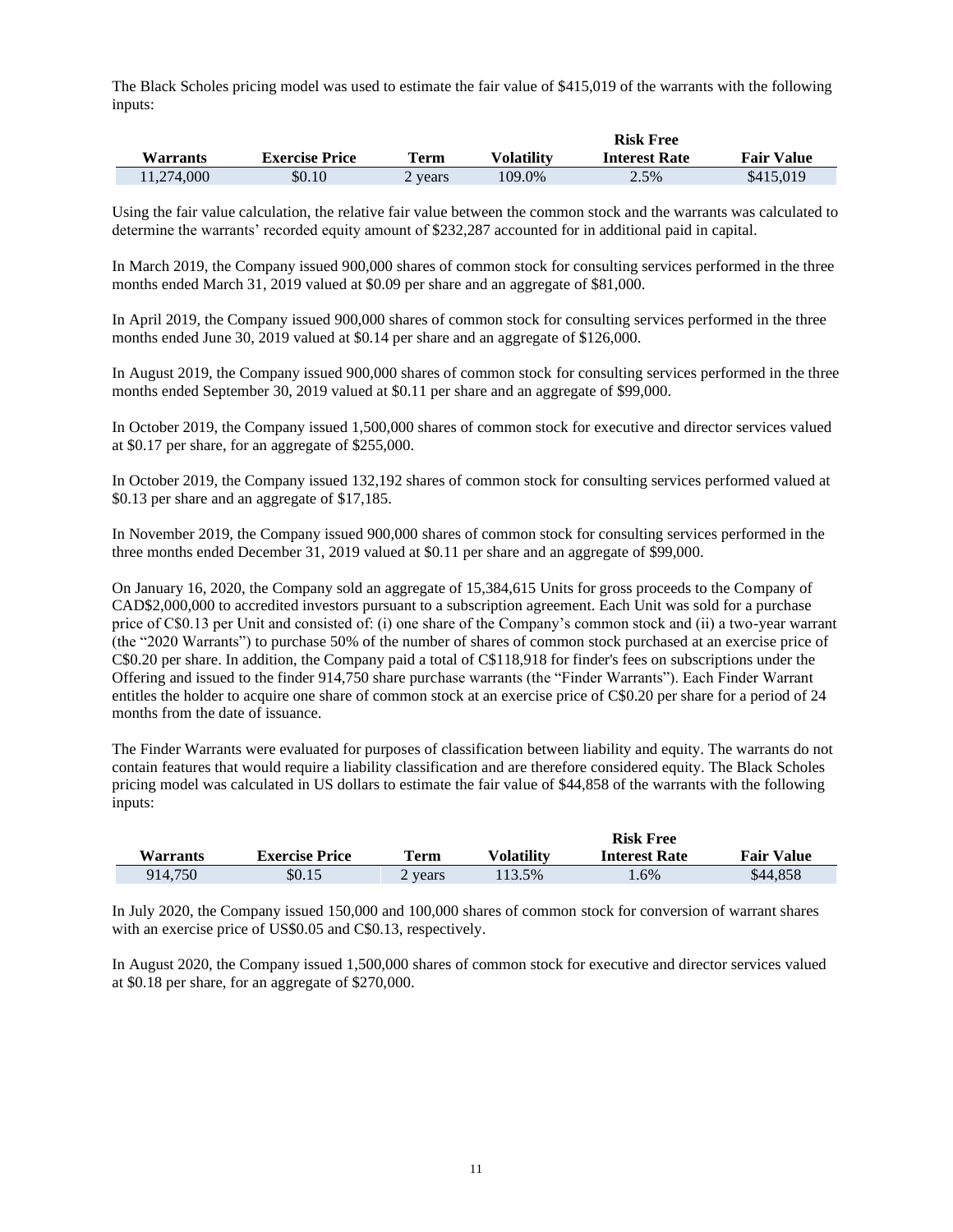In August 2020, the Company issued 500,000 shares of common stock for consulting services performed valued at \$0.19 per share and an aggregate of \$95,000.

In September 2020, the Company issued 450,000 and 300,000 shares of common stock for conversion of warrant shares with an exercise price of US\$0.08 and C\$0.13, respectively.

#### **Convertible Preferred Stock**

In August 2011, the Board of Directors designated 5,000,000 shares of Preferred Stock as Series A Preferred Stock. Each share of Series A Preferred Stock is convertible into one share of common stock at the option of the preferred holder. The Series A Preferred Stock is not entitled to receive dividends and does not possess redemption rights. The Company is prohibited from effecting the conversion of the Series A Preferred Stock to the extent that, as a result of the conversion, the holder of such shares would beneficially own more than 4.99% (or, if this limitation is waived by the holder upon no less than 61 days prior notice to us, 9.99%) in the aggregate of the issued and outstanding shares of our common stock. The holders of the Company's Series A Preferred Stock are also entitled to certain liquidation preferences upon the liquidation, dissolution or winding up of the business of the Company.

In October 2012, the Board of Directors designated 5,000,000 shares of Preferred Stock as Series B Preferred Stock. In July 2016, the Board of Directors increased the total Series B Preferred Stock designated to 45,000,000. Each share of Series B Preferred Stock is convertible into one share of common stock at the option of the preferred holder. The Series B Preferred Stock is not entitled to receive dividends and does not possess redemption rights. The Company is prohibited from effecting the conversion of the Series B Preferred Stock to the extent that, as a result of the conversion, the holder of such shares would beneficially own more than 4.99% (which may be increased or waived upon no less than 61 days prior notice) in the aggregate of the issued and outstanding shares of our common stock. For a period of 24 months from the issue date, the holder of Series B Preferred Stock were entitled to price protection as determined in the subscription agreement. The Company has evaluated this embedded lower price issuance feature in accordance with ASC 815 and determined that it is clearly and closely related to the host contract and is therefore accounted for as an equity instrument.

As of September 30, 2020, the Company had outstanding 19,229,166 shares of Series B Preferred Stock.

#### **Common Stock Options**

The Company granted 350,000 and 500,000 options to purchase common stock in January and August 2020, respectively, to Tyler Minnick, CFO. These options are nonqualified stock options and were 100% vested on grant date. All expense related to these stock options has been recognized in 2020.

The Black Scholes option pricing model was used to estimate the aggregate fair value of the January 2020 options of \$36,699 with the following inputs:

|         |                       |       |            | <b>Risk Free</b>     |                   |
|---------|-----------------------|-------|------------|----------------------|-------------------|
| Options | <b>Exercise Price</b> | Term  | Volatility | <b>Interest Rate</b> | <b>Fair Value</b> |
| 350.000 | \$0.11                | vears | 160.4%     | .83%                 | \$36,699          |

The Black Scholes option pricing model was used to estimate the aggregate fair value of the August 2020 options of \$85,197 with the following inputs:

|         |                       |             |                   | <b>Risk Free</b>     |                   |
|---------|-----------------------|-------------|-------------------|----------------------|-------------------|
| Options | <b>Exercise Price</b> | <b>Term</b> | <b>Volatility</b> | <b>Interest Rate</b> | <b>Fair Value</b> |
| 500,000 | \$0.18                | 6 vears     | 158.8%            | $(1.02)\%$           | \$85,197          |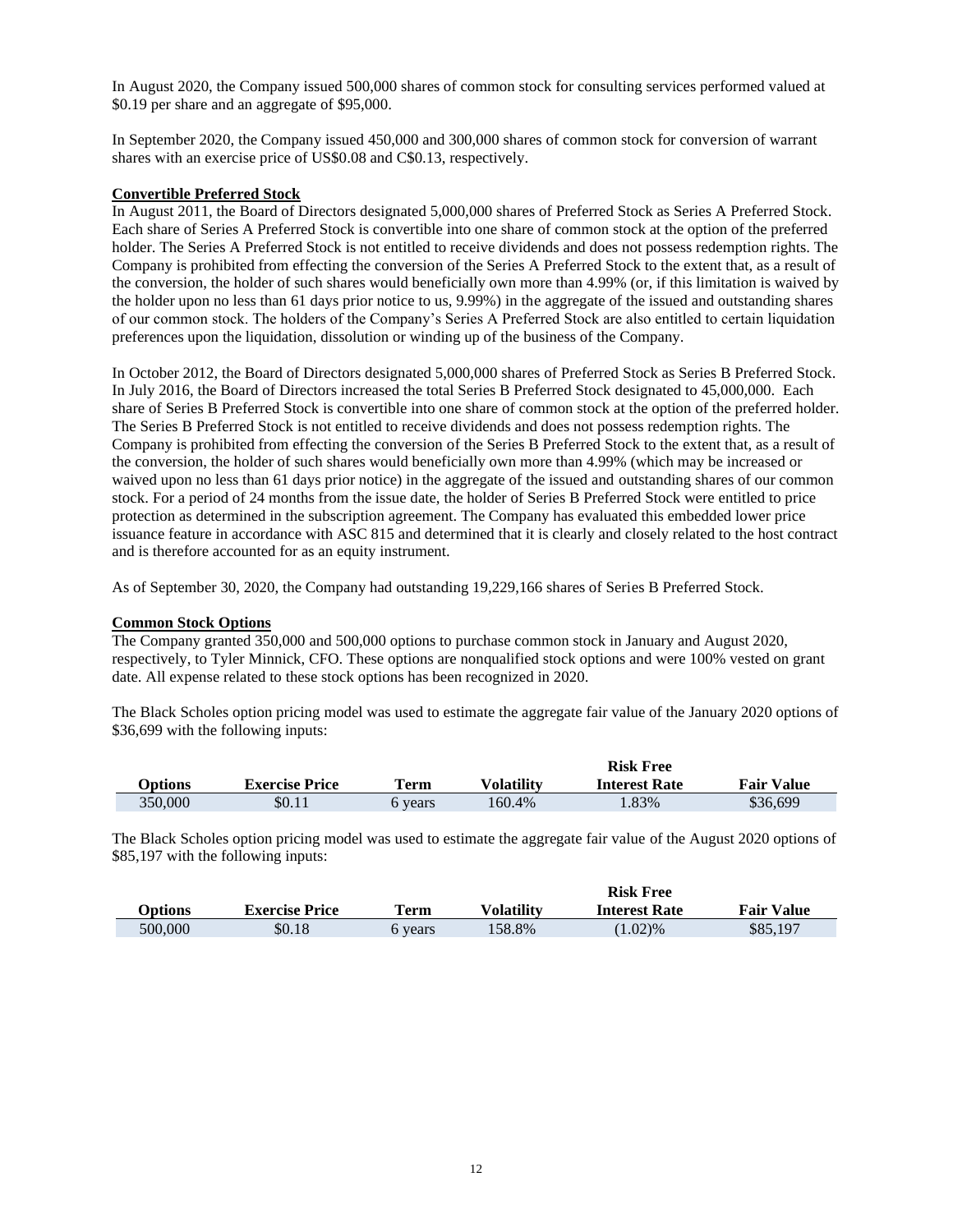A summary of the stock options as of September 30, 2020 and changes during the periods are presented below:

|                                           | Number of<br><b>Options</b> | Weighted<br>Average<br><b>Exercise Price</b> | Weighted<br>Average<br><b>Remaining</b><br><b>Contractual Life</b><br>(Years) | Aggregate<br><b>Intrinsic</b><br><b>Value</b> |
|-------------------------------------------|-----------------------------|----------------------------------------------|-------------------------------------------------------------------------------|-----------------------------------------------|
| Balance at December 31, 2018              | 9,500,000                   | \$0.083                                      | 7.70                                                                          |                                               |
| Granted                                   |                             |                                              |                                                                               |                                               |
| Exercised                                 |                             |                                              |                                                                               |                                               |
| Forfeited                                 |                             |                                              |                                                                               |                                               |
| Canceled                                  |                             | -                                            | -                                                                             |                                               |
| Balance at December 31, 2019              | 9,500,000                   | \$0.083                                      | 6.70                                                                          | \$382,500                                     |
| Exercised                                 |                             |                                              |                                                                               |                                               |
| Forfeited                                 |                             |                                              |                                                                               |                                               |
| Canceled                                  |                             |                                              |                                                                               |                                               |
| <b>Issued</b>                             | 850,000                     |                                              |                                                                               |                                               |
| Balance at September 30, 2020             | 10,350,000                  | \$0.089                                      | 6.21                                                                          | \$1,356,000                                   |
| Options exercisable at September 30, 2020 | 10.350,000                  | \$0.089                                      | 6.21                                                                          | \$1,356,000                                   |

Total outstanding warrants of 29,081,058 as of September 30, 2020 were as follows:

| <b>Warrants Issued</b> | <b>Exercise Price</b> | <b>Expiration Date</b> |
|------------------------|-----------------------|------------------------|
| 9,750,000              | \$0.15                | May 2021               |
| 8,200,000              | \$0.10                | February 2021          |
| 2,924,000              | \$0.10                | March 2021             |
| 8,207,058              | CAD\$0.20             | January 2022           |

#### **NOTE 3 - DERIVATIVE FINANCIAL INSTRUMENTS**

The 2020 Warrants have an exercise price in Canadian dollars while the Company's functional currency is US dollars. Therefore, in accordance with ASU 815 - Derivatives and Hedging, the 2020 Warrants have a derivative liability value.

The value of the 2020 Warrants of \$441,010 has been calculated on the date of issuance of January 16, 2020 using Black-Scholes valuation technique. During the three and nine months ended September 30, 2020, there was a change in the warrant liability of \$157,439 and \$484,922, respectively, and the warrant liability was increased to \$900,910 with the following assumptions:

|                                   | 1/16/20 | 9/30/20   |
|-----------------------------------|---------|-----------|
| Fair market value of common stock | \$0.11  | \$0.23    |
| Exercise price                    | \$0.15  | \$0.15    |
| Term                              | 2 Years | 1.3 Years |
| Volatility range                  | 113.5%  | 100.8%    |
| Risk-free rate                    | 1.58%   | 0.13%     |

#### **NOTE 4 - RELATED PARTY**

As of September 30, 2020, and December 31, 2019, the Company has a related party payable with David Beling, CEO and President, of \$614,854 and \$635,775, respectively. This amount on September 30, 2020 consists of \$135,205 of expense reports plus interest of \$182,839 and salary of \$191,667 plus interest of \$105,143. Interest is accrued at a rate of 1% per month.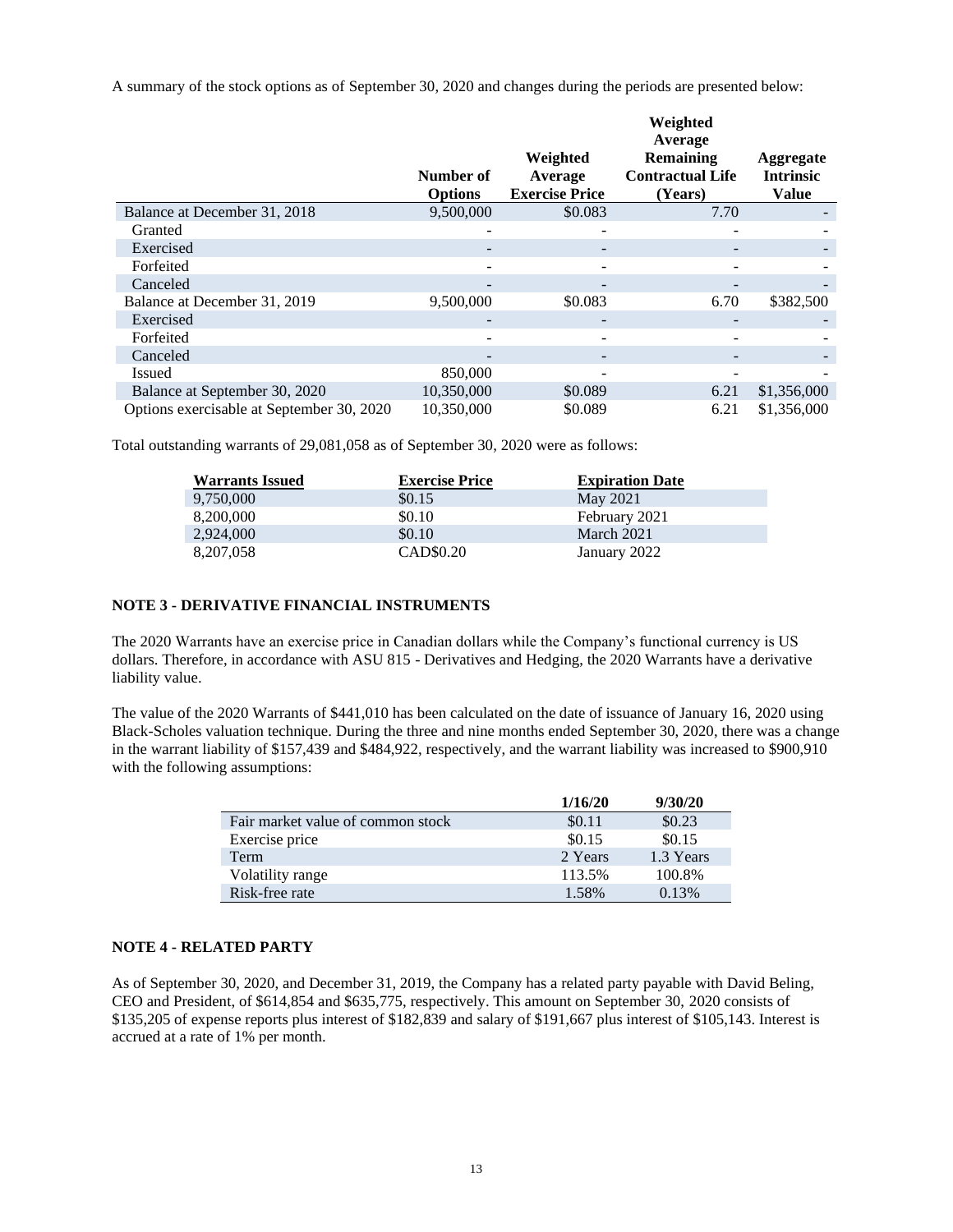On January 7, 2020, the Board of Directors approved issuance of 350,000 stock options to Tyler Minnick, CFO, with an exercise price of \$0.11 per share determined by the closing price of the Company's common stock as of January 7, 2020. The options are 100% percent vested as of the grant date.

On August 4, 2020, the Board of Directors approved issuance of 500,000 stock options to Mr. Minnick, with an exercise price of \$0.18 per share determined by the closing price of the Company's common stock as of August 4, 2020. The options are 100% percent vested as of the grant date.

In addition, Mr. Minnick received approximately \$13,000 in consulting fees from the Company for the three months ending September 30, 2020.

#### **NOTE 5 - COMMITMENTS**

On March 23, 2015, Rocky Mountain Minerals Corp. ("RMM") a wholly owned subsidiary of the Company, entered into a Mineral Lease and Option to Purchase Agreement (the "Barrick Agreement") with Barrick Bullfrog Inc. ("Barrick Bullfrog") involving patented mining claims, unpatented mining claims, and mill site claims (collectively, the "Properties") located approximately four miles west of Beatty, Nevada. In order for RMM to exercise the option to acquire a 100% interest in and to the properties, RMM must provide thirty-days advance notice to Barrick Bullfrog and, thereafter, at the mutually agreed upon closing date, the Company will issue to Barrick Gold 3,230,000 shares of its common stock. The Company has not exercised the option to date. These Properties are strategically located adjacent to the Company's Bullfrog Gold Project and include two patents that cover the southwest half of the Montgomery-Shoshone (M-S) open pit gold mine. In October 2014, the Company optioned the northeast half of the M-S pit and now controls the entire pit, however no payment is due to Barrick Bullfrog for this.

RMM shall expend as minimum work commitments (the "Project Work Commitments") for the benefit of the Properties prior to the 5th anniversary of the effective date per the schedule below. As the Properties are part of a logical land and mining unit, work performed on any of the Properties will be counted toward Rocky Mountain's Project Work Commitment. In any given year, if Rocky Mountain incurs Project Work Commitment expenditures in excess of the Project Work Commitment for that year, then up to 20% of the excess expenditures, as measured against the Project Work Commitment for that year, shall be credited toward the minimum Project Work Commitment expenditures for the following years. In any given year, if Rocky Mountain incurs expenditures below the required Project Work Commitment for that year, then up to 20% of the expenditure shortfall, as measured against the Project Work Commitment for that year, may be carried forward by Rocky Mountain and added to the minimum Project Work Commitment expenditures for the following year. In such case, Rocky Mountain shall make cash payments to Barrick Bullfrog equal to the remaining expenditure shortfall for the year.

Further, if Rocky Mountain incurs expenditures below the required Project Work Commitment for a given year but elects not to carry forward any shortfall to the subsequent year, then Rocky Mountain shall make cash payments to Barrick Bullfrog equal to the expenditure shortfall for the year; provided however, that if Rocky Mountain elects not to carry forward any shortfall such payment shall not be due if Rocky Mountain terminates the agreement before the end of the year with the expenditure shortfall. If a party fails to keep or perform any covenant or condition of the agreement to be kept or performed by that party, the other party may provide written notice to first party specifying such default. If the Company does not, within 15 days after it has received notice of default with respect to the share delivery, or any party within 30 days after it has received notice of any other default, cure the default, the party issuing the notice of default may terminate the agreement by delivering to the other party written notice of such termination and exercising any other rights and remedies permitted by law or equity. These work commitments, as of September 30, 2020, have been satisfactorily met and include a 5% management fee, but exclude corporate expenses of RMM.

| <b>Anniversary of Effective Date</b> | <b>Minimum Project Work Commitment (\$)</b> |
|--------------------------------------|---------------------------------------------|
| First (March 2016)                   | 100,000                                     |
| Second (March 2017)                  | 200,000                                     |
| Third (March 2018)                   | 300,000                                     |
| Fourth (March 2019)                  | 400,000                                     |
| Fifth (March 2020)                   | 500,000 (amended to September 23, 2020)     |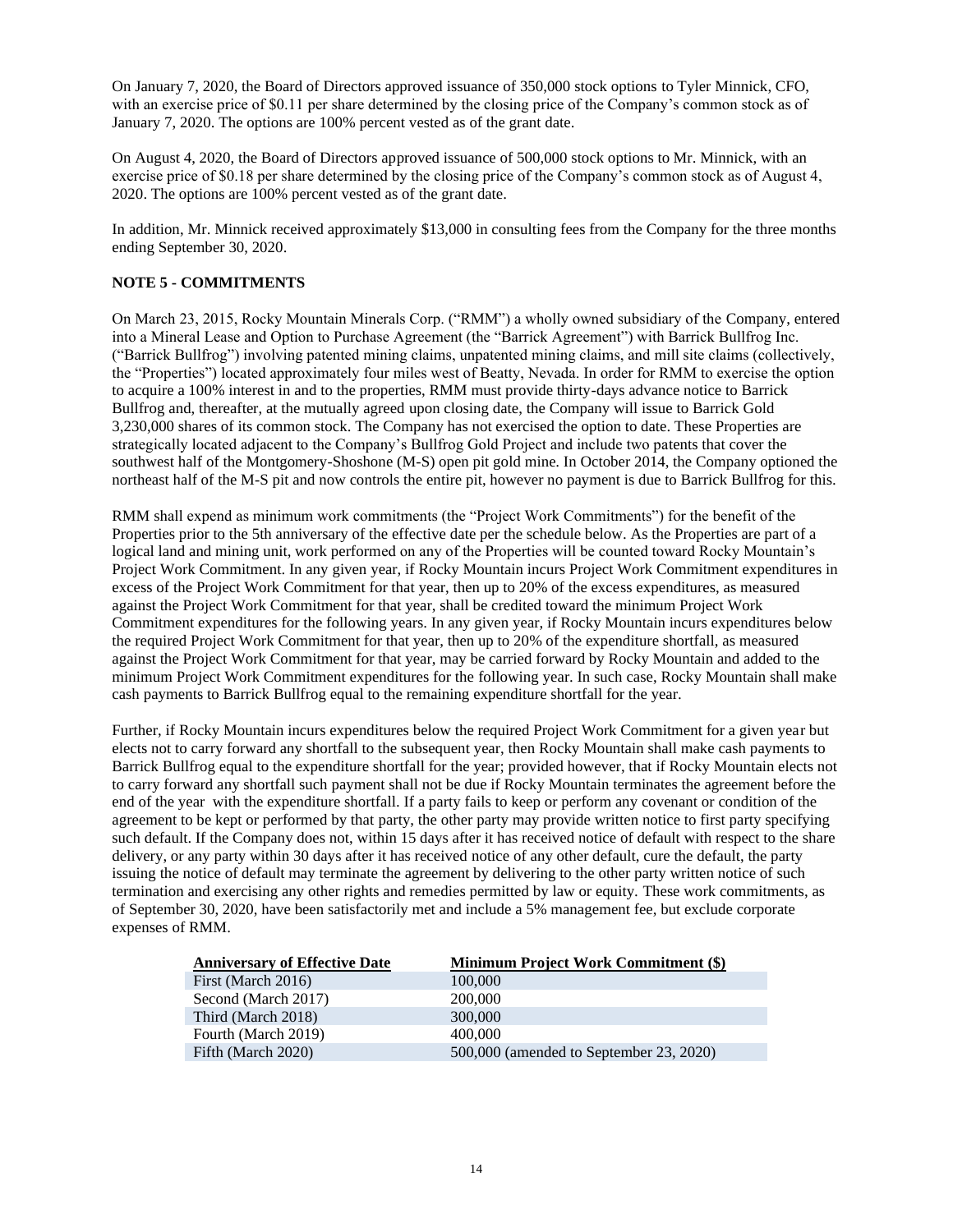On May 21, 2019, the Barrick Agreement was amended whereby work commitments for the fifth anniversary and the total of \$1.5 million were extended to September 23, 2020. The Company has expended the required work commitments with a final work commitment of \$561,762. On September 7, 2020, the term of the Barrick Agreement was extended up to October 23, 2020 unless sooner terminated as provided therein.

On September 7, 2020, the Company entered into a binding term sheet (the "Term Sheet") among the Company, Homestake Mining Company of California ("Homestake"), Lac Minerals (USA) LLC ("Lac Minerals" and together with Homestake, the "Barrick Parties"), and Augusta Investments Inc. ("Augusta").

The Term Sheet set forth the principal understanding of the parties with respect to an integrated transaction involving (i) the purchase by the Company from the Barrick Parties of all of the equity interests in Bullfrog Mines LLC, the successor by conversion of Barrick Bullfrog Inc., and (ii) the concurrent financing pursuant to which Augusta and certain individuals identified by Augusta will acquire shares of common stock and warrants of the Company for cash consideration.

On October 9, 2020, the Company entered into definitive agreements relating to the transactions contemplated by the Term Sheet. See Note 6.

On July 1, 2017, RMM entered a 30-year Mineral Lease (the "Lunar Lease") with Lunar Landing, LLC ("Lunar") involving 24 patented mining claims situated in the Bullfrog Mining District, Nye County, Nevada. Lunar owns a 100% undivided interest in the mining claims.

Under the Lunar Lease, RMM shall expend as minimum work commitments of \$50,000 per year starting in 2017 until a cumulative of \$500,000 of expense has been incurred. If RMM fails to perform its obligations under the Lunar Lease, and in particular fails to make any payment due to Lunar thereunder, Lunar may declare RMM in default by giving RMM written notice of default which specifies the obligation(s) which RMM has failed to perform. If RMM fails to remedy a default in payment within fifteen (15) days of receiving the notice of default or fails to remedy or commence to remedy any other default within thirty (30) days of receiving notice, Lunar may terminate the Lunar Lease and RMM shall peaceably surrender possession of the properties to Lunar. Notice of default or of termination shall be in writing and served in accordance with the Lunar Lease. RMM has made all required payments and has paid Lunar \$74,000 as of September 30, 2020 and makes lease payments on the following schedule:

| <b>Years Ending December 31</b> | <b>Annual Lease Payment (\$)</b> |
|---------------------------------|----------------------------------|
| 2019-2022                       | 16,000                           |
| 2023-2027                       | 21,000                           |
| 2028-2032                       | 25,000                           |
| 2033-2037                       | 30,000                           |
| 2038-2042                       | 40,000                           |
| 2043-2047                       | 45,000                           |

On October 29, 2014, RMM entered into an Option Agreement (the "Mojave Option") with Mojave Gold Mining Corporation ("Mojave"). Mojave holds the purchase rights to 100% of 12 patented mining claims located in Nye County, Nevada. This property is contiguous to the Company's Bullfrog Project and covers approximately 156 acres, including the northeast half of the M-S pit mined by Barrick Gold in the 1990s.

Mojave granted to RMM the sole and immediate working right and option with respect to the property until the 10th anniversary of the closing date, to earn a 100% interest in and to the property free and clear of all charges encumbrances and claims, except a sliding scale Net smelter return (or NSR) royalty.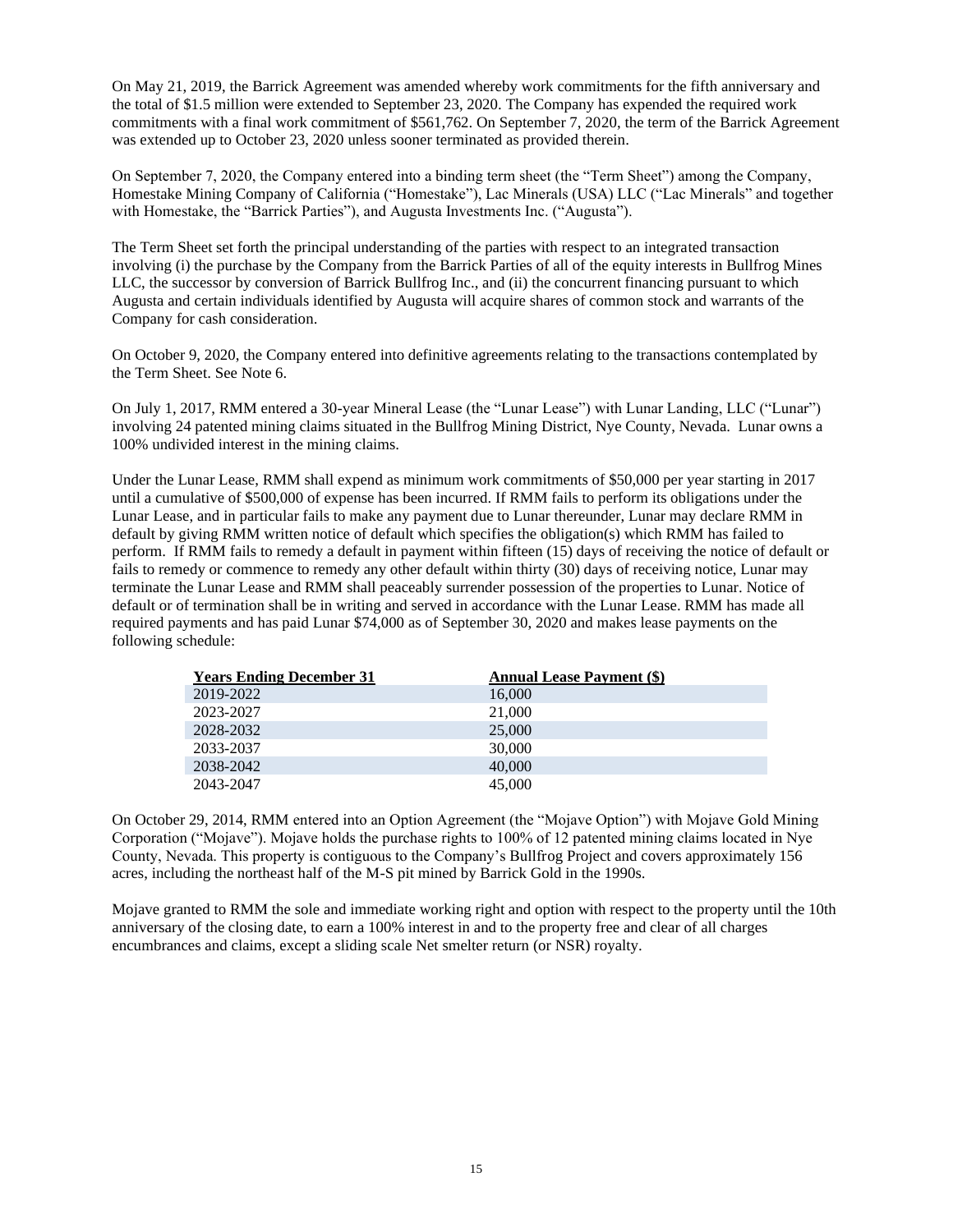In order to maintain in force, the working right and option granted to RMM, and to exercise the Mojave Option, the Company issued Mojave 750,000 shares of Company common stock and paid \$16,000 in October 2014, and RMM must pay to Mojave a total of \$190,000 over the next 10 years of which the Company has made all required payments and paid \$80,000 as of December 31, 2019. Future payments will be due as follows:

| <b>Due Date</b> | Amount   |
|-----------------|----------|
| October 2020    | \$25,000 |
| October 2021    | \$25,000 |
| October 2022    | \$30,000 |
| October 2023    | \$30,000 |

On June 11, 2020, the Company was granted a loan (the "PPP Loan") for \$20,833 pursuant to the Paycheck Protection Program established as part of the Coronavirus Aid, Relief and Economic Security Act ("CARES Act") in the United States. The PPP Loan, which was in the form of a Note dated June 11, 2020 matures June 11, 2025 and bears interest at a rate of 1.00% per annum, payable monthly commencing on November 11, 2021. The PPP Loan may be prepaid at any time prior to maturity with no prepayment penalties. The PPP Loan and accrued interest are forgivable after twenty-four weeks as long as the borrower uses the proceeds for eligible purposes, including payroll, benefits, rent and utilities, and maintains its payroll levels. The Company intends to use the entire PPP Loan amount for eligible purposes.

# **NOTE 6 - SUBSEQUENT EVENTS**

On October 9, 2020, the Company entered into a membership interest purchase agreement (the "MIPA") among the Company, Homestake Mining Company of California ("Homestake"), and Lac Minerals (USA) LLC ("Lac Minerals" and together with Homestake, the "Barrick Parties").

Pursuant to the MIPA, the Company agreed to purchase from the Barrick Parties, and the Barrick Parties agreed to sell to the Company, all of the equity interests (the "Equity Interests") in Bullfrog Mines LLC ("BMLLC"), the successor by conversion of Barrick Bullfrog Inc. (the "Acquisition Transaction").

Under the Acquisition Transaction, in consideration for the purchase of the Equity Interests in BMLLC, the Company will issue or provide to the Barrick Parties and/or to Barrick Gold Corporation ("Barrick"), (i) 54,600,000 units of the Company, each unit consisting of one share of common stock and one four-year warrant to purchase one share of common stock at an exercise price of C\$0.30, (ii) a 2% net smelter returns royalty granted on all minerals produced from the Patented Claims and the Unpatented Claims (each as defined in the MIPA), pursuant to a royalty deed to be entered into in connection with and upon closing of the Acquisition Transaction among BMLLC and the Barrick Parties, and (iii) certain investor rights, including anti-dilution rights, pursuant to an investor rights agreement to be entered into in connection with and upon closing of the Acquisition Transaction, among the Company, Augusta Investments Inc. ("Augusta"), and Barrick.

On October 9, 2020, the Company also entered into subscription agreements with Augusta and certain other individuals identified by Augusta (together, the "Augusta Group"), pursuant to which the Company agreed to issue and sell to the Augusta Group, and the Augusta Group agreed to purchase from the Company, an aggregate of 110,000,000 units, at a purchase price of C\$0.20 per unit, for an aggregate purchase price of C\$22,000,000 (the "Financing Transaction," and together with the Acquisition Transaction, the "Transactions"). Each unit will consist of one share of common stock and one four-year warrant to purchase one share of common stock at an exercise price of C\$0.30. In addition, pursuant to the investor rights agreement, the Company will grant Augusta certain investor rights, including anti-dilution rights on the same terms as the anti-dilution rights granted to Barrick.

On October 26, 2020, the Acquisition Transaction was finalized, the Company paid a fee of C\$1.2 million to Fort Capital Partners.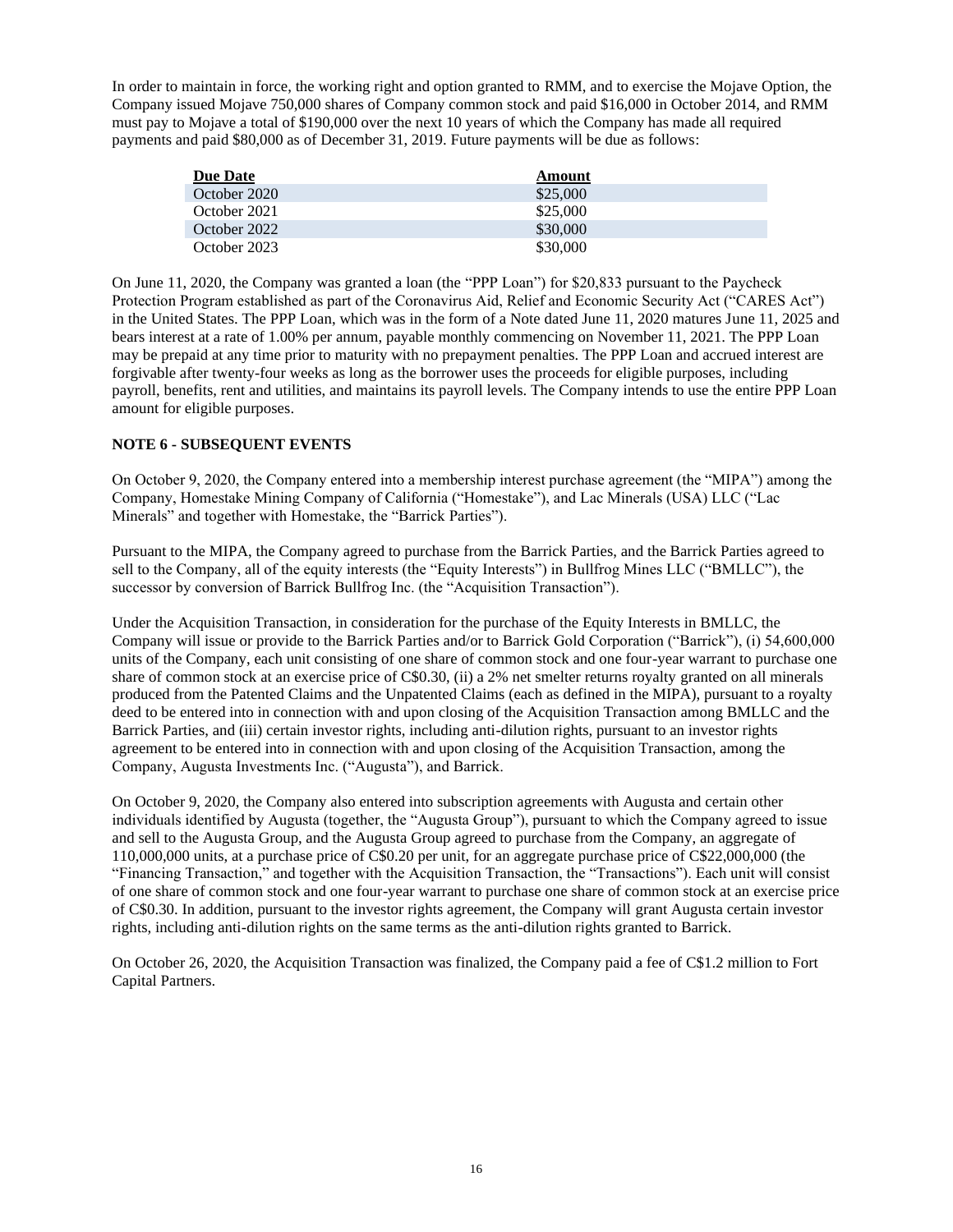Upon and as a condition to the closing of the Transactions, the Board of Directors and management of the Company has been reconstituted as follows: (i) all directors of the Company (other than David Beling) resigned, and each of Daniel Earle, Maryse Bélanger and Donald R. Taylor have been appointed as a director, and (ii) all senior management of the Company resigned, and the following persons have been appointed officers of the Company: Maryse Bélanger, President and Chief Executive Officer; Michael McClelland, Chief Financial Officer; Scott Burkett, Vice President, Exploration; and Johnny Pappas, Vice President, Environmental and Planning.

Pursuant to the investor rights agreement, the Company will also grant to Barrick the right to designate one member of the Board of Directors of the Company, subject to the terms and conditions set forth therein. Barrick's nominee has yet to be named.

The parties further agreed that on and as of the execution date of the MIPA the Barrick Agreement would automatically terminate without any further action on the part of any party thereto.

The Company acquired rights to 1,500 acres adjoining the Company's Bullfrog Gold Deposit.

The MIPA and Subscription Agreements formalize the terms in the binding term sheet dated September 7, 2020. A 2% NSR royalty that will be granted to the Barrick Parties will decrease to a minimum 0.5% NSR royalty on certain Barrick lands already subject to royalties.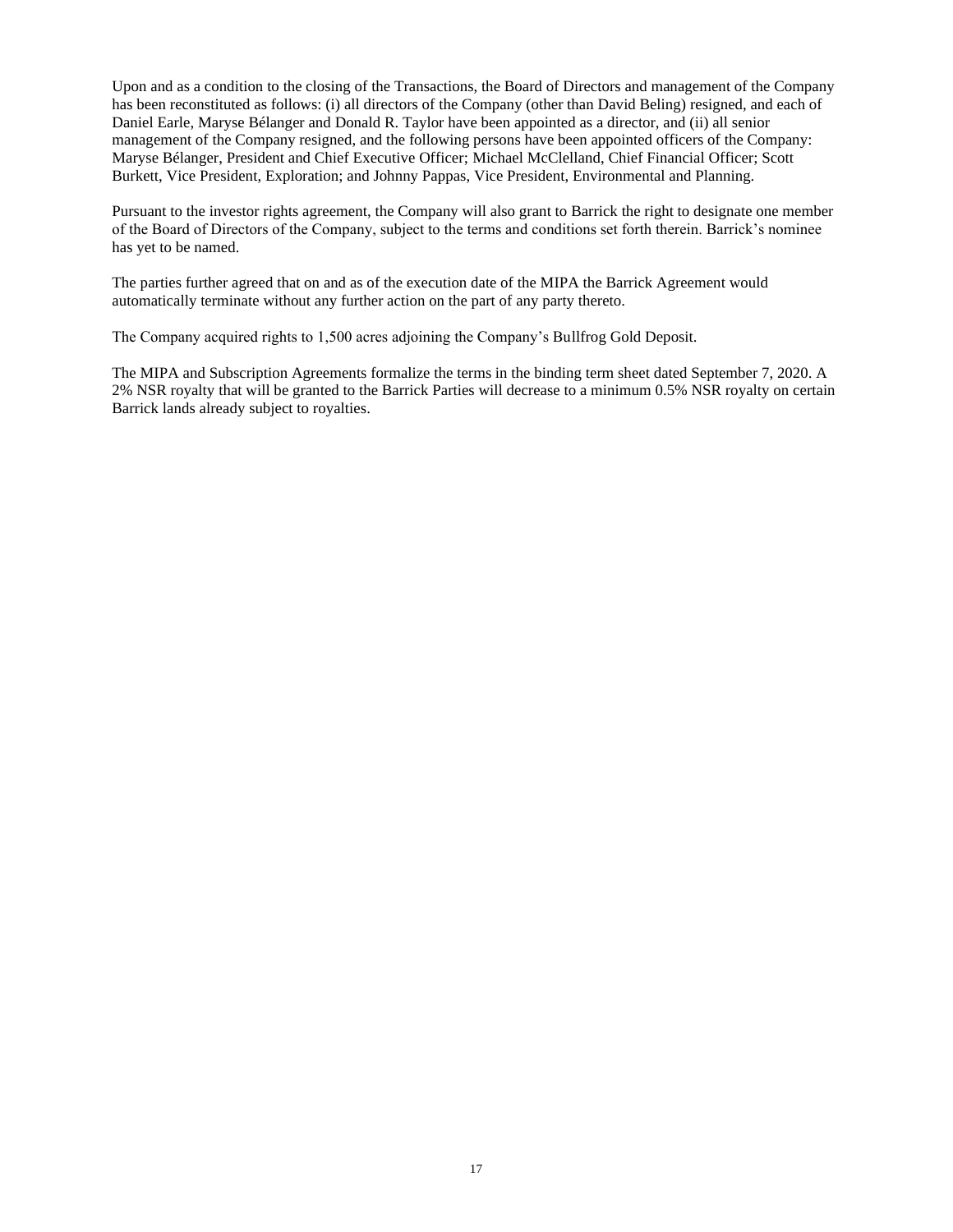# <span id="page-17-0"></span>**ITEM 2 - MANAGEMENT'S DISCUSSION AND ANALYSIS OF FINANCIAL CONDITION AND RESULTS OF OPERATIONS**

*Certain statements in this Management's Discussion and Analysis ("MD&A"), other than purely historical information, including estimates, projections, statements relating to our business plans, objectives and expected operating results, and the assumptions upon which those statements are based, are "forward-looking statements". Forward-looking statements generally can be identified by the use of forward-looking terminology such as "may," "would," "expect," "intend," "could," "estimate," "should," "anticipate," or "believe," and similar expressions. Forward-looking statements are based on current expectations and assumptions that are subject to risks and uncertainties which may cause actual results to differ materially from the forward-looking statements. We undertake no obligation to update or revise publicly any forward-looking statements, whether as a result of new information, future events, or otherwise, except as may be required under applicable law. Readers should carefully review the risk factors and related notes included under Item 1A of our Annual Report on Form 10-K for the year ended December 31, 2019 filed with the Securities and Exchange Commission on March 13, 2020.*

*The following MD&A is intended to help readers understand the results of our operation and financial condition, and is provided as a supplement to, and should be read in conjunction with, our Interim Unaudited Financial Statements and the accompanying Notes to Interim Unaudited Financial Statements under Part 1, Item 1 of this Quarterly Report on Form 10-Q.*

*Unless otherwise indicated or unless the context otherwise requires, all references in this document to "we," "us," "our," the "Company," and similar expressions refer to Bullfrog Gold Corp., and depending on the context, its subsidiaries.*

#### **Company History and Recent Events**

Bullfrog Gold Corp. was incorporated under the laws of the State of Delaware on July 23, 2007 as Kopr Resources Corp. On July 21, 2011, the Company changed its name to "Bullfrog Gold Corp." The Company is in the exploration stage of its business.

#### **Company Overview**

We are an exploration stage company engaged in the acquisition and exploration of properties that may contain gold and other mineralization primarily in the United States.

#### *Bullfrog Project*

The Bullfrog Gold Project lies approximately 4 miles west of the town of Beatty, Nevada and 125 miles northwest of Las Vegas, Nevada. In 2011, Standard Gold Corp. ("Standard Gold") a wholly owned subsidiary of the Company, initially acquired a 100% right, title and interest in 79 lode claims and 2 patented claims that contain approximately 1,600 acres subject to a 3% net smelter royalty.

On October 29, 2014, Rocky Mountain Minerals Corp. ("RMM") a wholly owned subsidiary of the Company, entered into an Option Agreement (the "Option") with Mojave Gold Mining Corporation ("Mojave"). Mojave holds the purchase rights to 100% of 12 patented mining claims located in Nye County, Nevada. This property is contiguous to the Company's Bullfrog Project and covers approximately 156 acres, including the northeast half of the M-S pit mined by Barrick Gold in the 1990's.

Mojave granted to RMM the sole and immediate working right and option with respect to the property until the 10th anniversary of the closing date, to earn a 100% interest in and to the property free and clear of all charges encumbrances and claims, except a sliding scale Net smelter return (or NSR) royalty.

In order to maintain in force, the working right and Option granted to RMM, and to exercise the Option, the Company issued Mojave 750,000 shares of common stock and paid Mojave \$16,000 in October 2014. In addition, to exercise the option, RMM must pay to Mojave a total of \$190,000 over the next 10 years. For reference, Barrick Bullfrog Inc. ("Barrick") terminated a lease on these patents after they ceased operations in late 1999.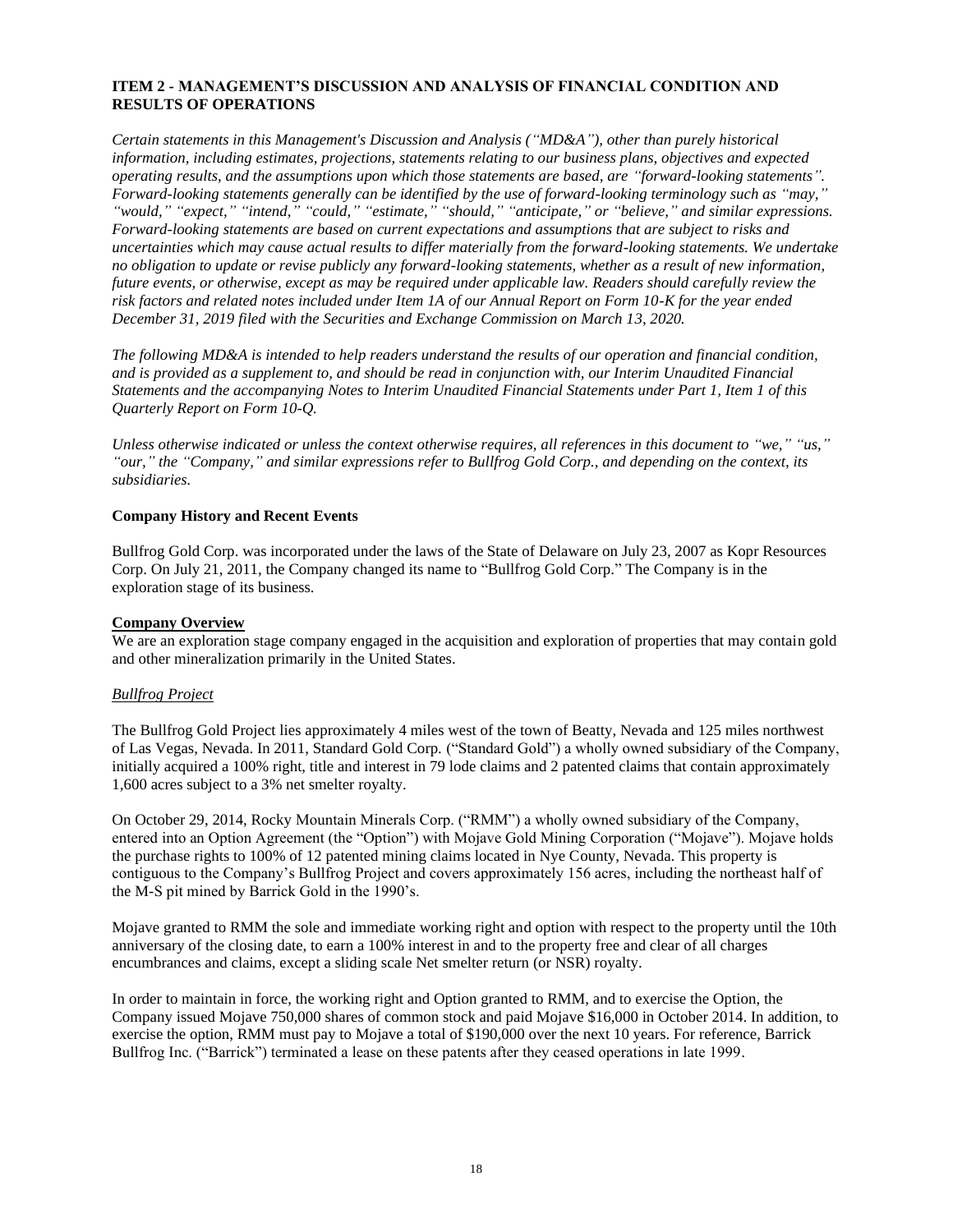On March 23, 2015, RMM entered into a Mineral Lease and Option to Purchase Agreement with Barrick involving 6 patented mining claims, 20 unpatented mining claims, and 8 mill site claims located approximately four miles west of Beatty, Nevada and covering approximately 444 acres (the "Barrick Properties"). These Barrick Properties are strategically located adjacent to the Company's Bullfrog Gold Project and include two patents that cover the southwest half of the M-S open pit from which Barrick produced approximately 220,000 ounces of gold by the late 1990's. Underground mining in the early 1900s produced approximately 70,000 ounces of gold from the M-S deposit. Also included in the agreement is the northern one third of the main Bullfrog deposit where Barrick mined approximately 2.1 million additional ounces by open pit and underground methods. In addition to prospective adjacent lands, these acquisitions provide the potential to expand the M-S deposit along strike and at depth and in the northern part of the main Bullfrog deposit.

The Company also has access to Barrick's substantial data base within a 1.5-mile radius of the leased lands to further advance its exploration and development programs. To maintain the lease and option, the Company was required to spend \$1.5 million dollars within five years on the Barrick Properties and to exercise the option the Company must issue to Barrick 3.25 million shares of the Company's common stock. On May 21, 2019, the Barrick Agreement was amended whereby work commitments for the fifth anniversary and the total of \$1.5 million were extended to September 23, 2020. The final work commitment has been accounted at \$561,762. On September 7, 2020, the Barrick Agreement was extended to October 23, 2020. The Company will also provide a 2% gross royalty on production from the Barrick Properties. Overriding royalties of 5% net smelter returns and 5% gross proceeds are respectively limited to three claims and two patents in the main Bullfrog pit area. Barrick has retained a back-in right to reacquire a 51% interest in the Barrick Properties, subject to definition of a mineral resource on the Barrick Properties meeting certain criteria and reimbursing the Company in an amount equal to two and one-half times Company expenditures on the Barrick Properties.

The Barrick Agreement was terminated effective October 9, 2020, upon execution of the MIPA (as discussed below).

On July 1, 2017, RMM entered a 30-year Mineral Lease (the "Lunar Lease") with Lunar Landing, LLC. ("Lunar"), the owner of 24 patented mining claims situated in the Bullfrog Mining District, Nye County, Nevada.

On January 29, 2018, the Company purchased two patented claims, thereby eliminating minor constraints to expand the Bullfrog pit to the north.

In August 2018 and December 2018, the Company staked and duly recorded an additional 46 unpatented claims, for a total of 134 claims staked by the Company.

Significant drilling is required to test projections of mineralized trends and structures that extend for considerable distances to the north and east of the M-S pit on the original lands acquired by the Company in 2011. Located east of the M-S pit is an area 700 meters by 1,300 meters in which there is only one shallow hole from which there is no data available. Only a small portion of this area may be prospective, but we believe the area warrants additional study and exploration drilling.

There is only one drill hole located about 150 meters northeast of the M-S pit limit and another hole 1,000 meters northeast of the pit along strike of a major geologic structure. In this regard, the Company's lands extend nearly 5,000 meters north-northeast of the pit and there has been very little drilling in this area, even though several structures have been mapped by Barrick and others.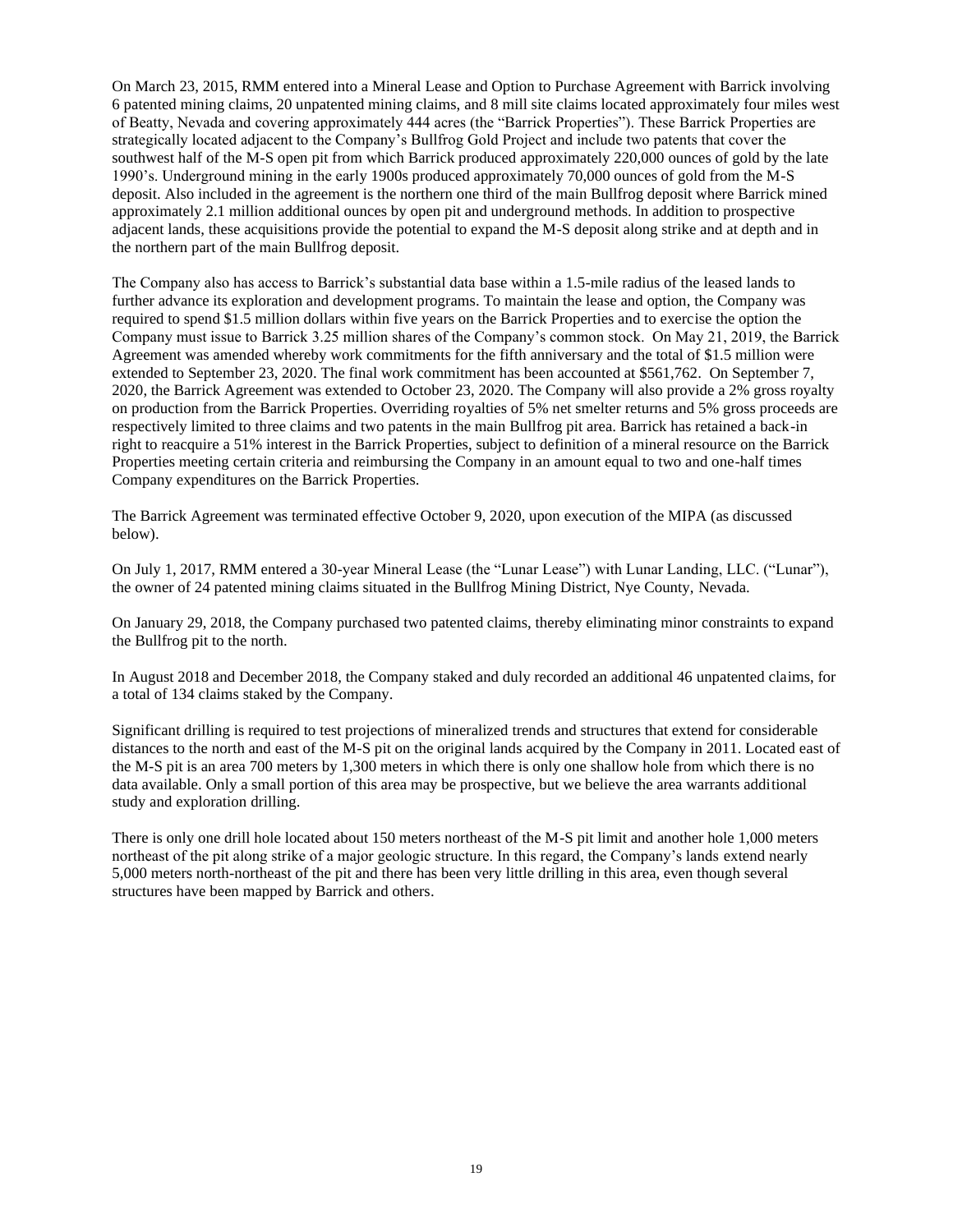Barrick drilled twelve deep holes in the M-S area ranging from 318 meters to 549 meters. Notable mineral intercepts from four holes below the central part of the pit are summarized below:

|          | <b>Intercept Data, Meters</b> |                  | Gold |
|----------|-------------------------------|------------------|------|
| Hole No. | <b>Thickness</b>              | <b>Under Pit</b> | g/t  |
| 717      | 51.8                          | 70               | 1.35 |
|          | 18.3                          | 135              | 0.59 |
|          | 15.2                          | 150              | 0.68 |
|          | 160.0                         | 180              | 0.96 |
| 732      | 10.7                          | <b>200</b>       | 0.84 |
|          | 79.2                          | 330              | 0.74 |
| 733      | 12.2                          | 130              | 1.14 |
|          | 13.7                          | 220              | 0.75 |
|          | 29.0                          | 250              | 0.70 |
| 734      | 4.6                           | 15               | 6.03 |
|          | 21.3                          | 70               | 1.43 |
|          | 22.9                          | 130              | 0.89 |
|          | 4.6                           | 190              | 1.04 |

These results demonstrate that substantial amounts of gold occur in an exceptionally large epithermal system that has good potential for expansion and possibly higher grades at depth. Three of these intercepts are less than 75 meters below the existing pit. Two holes located 40 meters and 90 meters east of the 160-meter interval in hole #717 contained no significant mineralization at this depth, whereas the 29 meters of mineral in hole #733 is 60 meters west and the mineral zone is open to the north, south and west.

For reference, Barrick terminated all mining and milling operations in the autumn of 1999 when their cash production costs exceeded gold prices that averaged less than \$300 per ounce for the year and reached a low of \$258/oz in August 1999. The economic margins for heap leaching lower grades at current gold prices near \$1900/oz are deemed better than in 1999, and we believe the Company is positioned to explore such opportunities. Furthermore, Barrick never controlled or had access to a patented claim on the immediate east and north limits of the M-S pit, but this patent is owned by the Company.

Starting in 2015, the Company has studied Barrick's entire electronic data base and much of their paper data base obtained from their Elko, Nevada and Salt Lake City, Utah offices. On August 9, 2017, an independent engineering firm issued estimates of mineralized materials totally contained on Company controlled lands. In January 2018, the Company purchased a patent that removed all remaining constraints for pit mining the mineralization, see summary below:

| <b>Deposit</b>  | <b>Cutoff</b><br>Gold $g/t$ | <b>Mineral T</b><br><b>Millions</b> | Grade<br>Gold $g/t$ | Gold Oz<br>000's | Grade<br>Silver g/t | <b>Silver Oz</b><br>000's | <b>Waste T</b><br><b>Millions</b> | $W:$ Min.<br><b>Ratio</b> |
|-----------------|-----------------------------|-------------------------------------|---------------------|------------------|---------------------|---------------------------|-----------------------------------|---------------------------|
| <b>Bullfrog</b> | 0.20                        | 26.4                                | 0.69                | 585              | 1.85                | 1.569                     | 110                               | 3.5                       |
|                 | 0.36                        | 14.9                                | 1.02                | 489              | 2.50                | 1,198                     | 124                               | 7.0                       |
|                 |                             |                                     |                     |                  |                     |                           |                                   |                           |
| $M-S$           | 0.20                        | 1.4                                 | 0.84                | 39               | 3.48                | 162                       | 11                                | 7.8                       |
|                 | 0.36                        | 1.1                                 | 1.00                | 36               | 4.02                | 146                       | 11                                | 10.1                      |
|                 |                             |                                     |                     |                  |                     |                           |                                   |                           |
| Total           | 0.20                        | 27.8                                | 0.70                | 624              | 1.93                | 1.731                     | 121                               | 4.3                       |
|                 | 0.36                        | 16.0                                | 1.02                | 525              | 2.60                | 1.344                     | 135                               | 8.4                       |

#### **Mineralized Material Estimates**

*"Mineralized material" as used in this quarterly report on Form 10-Q, although permissible under the Securities and Exchange Commission ("SEC") Guide 7, does not indicate "reserves" by SEC standards. We cannot be certain that any part of the Company's deposits will ever be confirmed or converted into SEC Industry Guide 7 compliant "reserves." Investors are cautioned not to assume that all or any part of the mineralized material will be confirmed or converted into reserves or that mineralized material can be economically or legally extracted.*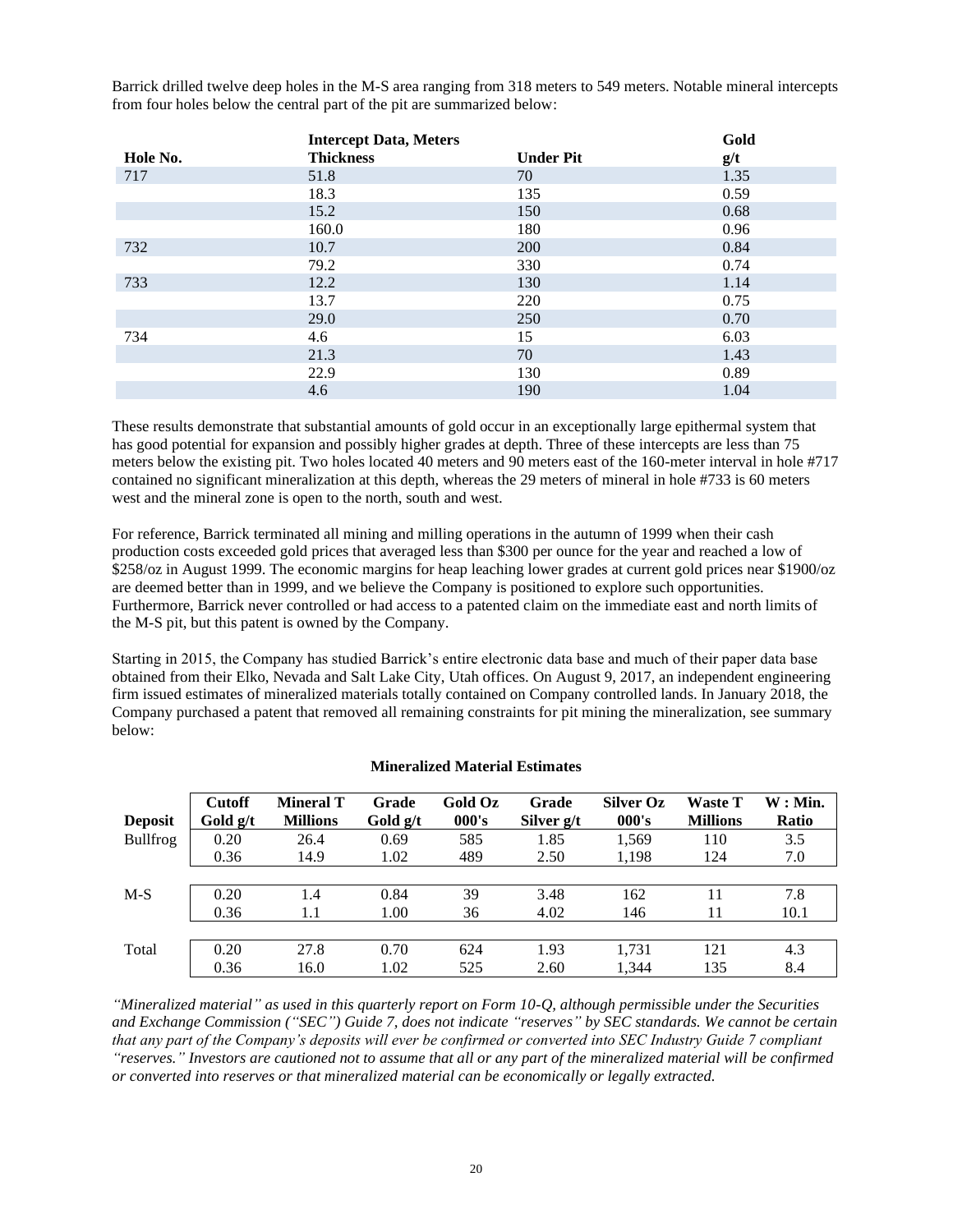The estimates above for the 0.36  $g/t$  cutoff are compliant with NI 43-101 standards but the estimates between 0.2 and 0.36 g/t currently are not. Input parameters used in the estimates are tabulated below:

#### **Estimate Input Parameters**

| <b>Parameter</b>          | <b>Input</b> | Unit                      |
|---------------------------|--------------|---------------------------|
| Mining Cost - M & W       | 2.25         | $\frac{f}{f}$             |
| Processing Cost           | 6.00         | $\frac{f}{f}$             |
| General & Admin.          | 1.60         | $\frac{f}{f}$             |
| <b>Refining Sales</b>     | 0.05         | $\frac{f}{f}$             |
| Sell Cost                 | 10           | $\frac{\sqrt{3}}{10}$     |
| Gold Recovery             | 72           | $\%$                      |
| <b>Silver Recovery</b>    | 20           | $\%$                      |
| Gold Price (3-yr average) | 1200         | $\frac{\int \sqrt{x}}{x}$ |
| Pit Slopes                | 45           | degrees                   |

Mineral estimates are in place and do not include recoveries from a proposed downstream heap leach/processing operation. The mineral estimates herein are consistent with the policies and standards of Canadian National Instrument 43-101 ("NI 43-101"). These estimates were based on a 72% gold recovery compared to the average 85% achieved from leaching a much finer size leach feed that also contains more micro-fractures by using high pressure grinding rolls as the third stage of size reduction in place of conventional crushers.

The data base used for the estimates included 1,262 holes containing 155 miles of coring and drilling completed from 1983 through 1996 by Barrick and its predecessors. Assaying was performed by several accredited laboratories. Tetra Tech, Inc. ("Tetra Tech") a recognized global provider of engineering, technical and construction management services with particular expertise in the mining sector, reviewed the data base in detail and found it to be of sufficient quality and quantity to estimate mineralized materials. A final NI 43-101 Technical Report is posted on the Company's website.

The resources and mineralized materials were estimated by the Golden, Colorado office of Tetra Tech. The estimates were prepared in accordance with requirements of NI 43-101 Standards of Disclosure for Mineral Projects. The technical work, analysis and findings were completed or directly supervised by Rex Bryan, PhD, who is as an independent "Qualified Person" as defined by NI 43-101. Mr. Bryan has also reviewed and approved the information in the June 27, 2017 news release.

An internal pit cutoff ranging between 0.20 to 0.36  $g/t$  in the same base case pit shell provides an additional 99,000 ounces of gold averaging 0.26 g/t that is currently planned to be heap leached at a run-of-mine or uncrushed size. Thus, 624,000 ounces of mineralized materials grading 0.70  $g/t$  are within this base case pit. From June 2017 through December 2018 the Company leased 24 patents and staked 134 mining claims to cover exploration targets and potential sites for leach pads and other project facilities.

For reference, the Company estimated in April 2016 a preliminary mineral inventory of 470,000 ounces grading 0.89 g/t using a nominal 0.3 g/t cutoff. In comparison, the mineralized materials of 624,000 ounces represents a 33% increase in gold ounces. As the existing pit slopes are up to 52 degrees and stable after 23 years of no mining, the 45-degree input by Tetra Tech is conservative and provides upside in final pit designs. It is also noted that Barrick terminated all mining by the end of 1998 and mill production in early 1999 when gold prices were less than \$300 per ounce. However, economic margins for gold mining in general are now much better, particularly with the application of low-cost heap leaching methods. Barrick also used gold cut-off grades of 0.5  $g/t$  in the pits and 3.0  $g/t$ in the underground mine.

#### *Metallurgy*

In addition to extensive testing and operations using conventional milling at a fine size of -100 mesh, the following relevant test work was completed with respect to heap leaching.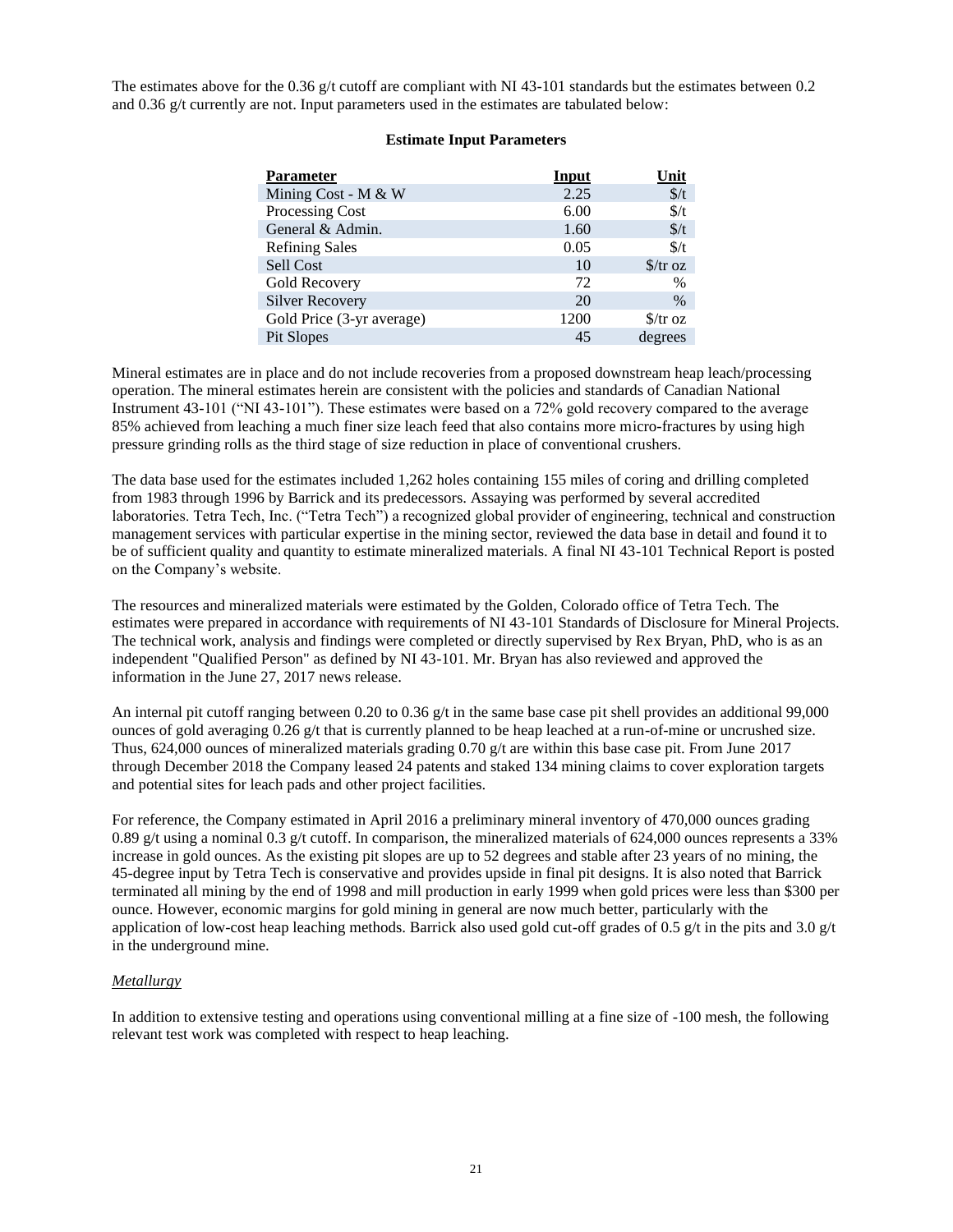In 1986 St Joe column leached a 22-ton composite of minus 12-inch material grading 0.037 gold opt to simulate heap leaching material at a coarse run-of-mine ("ROM") size and recovered 49% in 59 days of leaching. In 1994 Kappes Cassiday of Reno, NV performed simulated heap leach column tests on 250 kg samples with results as follows.

| Size, inch           | $-1.5$ | $-3/8$ |
|----------------------|--------|--------|
| Calc. Head, gold opt | .035   | .029   |
| Rec. %               | 71.4   | 75.9   |
| Leach time, days     | 41     | 41     |

In 1995, Barrick performed a pilot heap leach test on 844 tons that were crushed to -½ inch and averaged 0.019 gold opt. In only 41 days of leaching, 67% of the gold was recovered while cyanide and lime consumptions were exceptionally low.

In 1986 St Joe column leached a 22-ton composite of minus 12-inch material grading 0.037 gold opt to simulate heap leaching material at a coarse run-of-mine ("ROM") size and recovered 49% in 59 days of leaching, which they projected to 54% for leaching 90 days.

Starting in February 2018, the Company collected four bulk samples from the North Bullfrog and M-S pits and the Mystery Hill (MH) area and conducted extensive metallurgical tests using high pressure grinding rolls (HPGR's) to compare leaching with conventional crushing equipment. HPGR's are designed to produce a much finer product that also has much more micro-fractures in the particles thereby increasing and accelerating leach recovery.

Below is a summary of BFGC's four column leach test programs performed on the four bulk samples.

|              | CONINI LEACH TEST RESULTS |       |                                   |     |                   |                                  |           |         |         |  |
|--------------|---------------------------|-------|-----------------------------------|-----|-------------------|----------------------------------|-----------|---------|---------|--|
| Deposit      | Test                      | Leach | Size, p80                         |     | Crush             | Calc. Head                       | Avg. Head | Gold    | Silver  |  |
|              | Year                      | Days  | Inch <sup>1</sup>                 | mm  | Ty pe             | Gold g/t                         | Gold g/t  | Rec., % | Rec., % |  |
| <b>BF</b>    | 2018                      | 84    | 3/8                               | 9.5 | Conv.             | 0.79                             | 0.89      | 58.2    | 9.1     |  |
|              |                           | 84    | 1/16                              | 1.7 | <b>HPGR</b>       | 0.84                             | 0.89      | 77.4    | 23.8    |  |
|              |                           |       |                                   |     |                   |                                  |           | $+19.2$ | $+14.7$ |  |
| BF           | 2019                      | 151   | 3/8                               | 9.5 | Conv.             | 1.54                             | 1.71      | 75.3    | 54.5    |  |
|              |                           | 122   | 1/4                               | 6.3 | HPGR              | 1.66                             | 1.71      | 77.1    | 58.3    |  |
|              |                           | 102   | 1/16                              | 1.7 | <b>HPGR</b>       | 1.60                             | 1.71      | 89.4    | 87.5    |  |
|              |                           |       |                                   |     |                   |                                  |           | $+14.1$ | $+33.0$ |  |
| ΜS           | 2019                      | 108   | 3/8                               | 9.5 | Conv.             | 0.79                             | 0.88      | 65.8    | 32.5    |  |
|              |                           | 108   | 1/4                               | 6.3 | <b>HPGR</b>       | 0.82                             | 0.88      | 76.8    | 32.8    |  |
|              |                           | 89    | 1/16                              | 1.7 | HPGR <sup>2</sup> | 0.88                             | 0.88      | 85.2    | 38.8    |  |
|              |                           |       |                                   |     |                   |                                  |           | $+19.4$ | $+6.3$  |  |
| MН           | 2019                      | 109   | 3/8                               | 9.5 | Conv.             | 0.36                             | 0.36      | 83.3    | 14.3    |  |
|              |                           | 105   | 1/4                               | 6.3 | <b>HPGR</b>       | 0.33                             | 0.36      | 87.9    | 25.0    |  |
|              |                           | 86    | 1/16                              | 1.7 | HPGR $2,3$        | 0.34                             | 0.36      | 91.2    | 33.3    |  |
| $\mathcal I$ |                           |       | 1/16-inch is annovimately 10 mesh |     | 2                 | Analomerated with 2 kg coment/mt |           | $+7.9$  | $+7.9$  |  |

Column Losale Toot Desults

1/16-inch is approximately 10 mesh 4 Agglomerated with 2 kg cement/mt

The MH material needs more than 2 kg cement/t to create durable agglomerates

The HPGR column test programs on -1/16" leach feed recovered an average 85.8% of the gold compared to 70.7% from the conventional crushed tests sized at -3/8 inch. Results from hydraulic conductivity (load/permeability) testing of column leach residues from programs two and three indicate that cement agglomeration would not be required for heap leaching up to 200 feet high for a size coarser than 80%-1/16 inch feed. However, cement agglomeration is required for leaching 80% -1/16-inch up to 200 feet high.

It is notable that the brittle, rhyolite-hosted deposits in the BF area have very low clay contents that do not generate much additional fines during the sizing stages and they are particularly amenable to leaching fine sizes compared to most other epithermal gold deposits.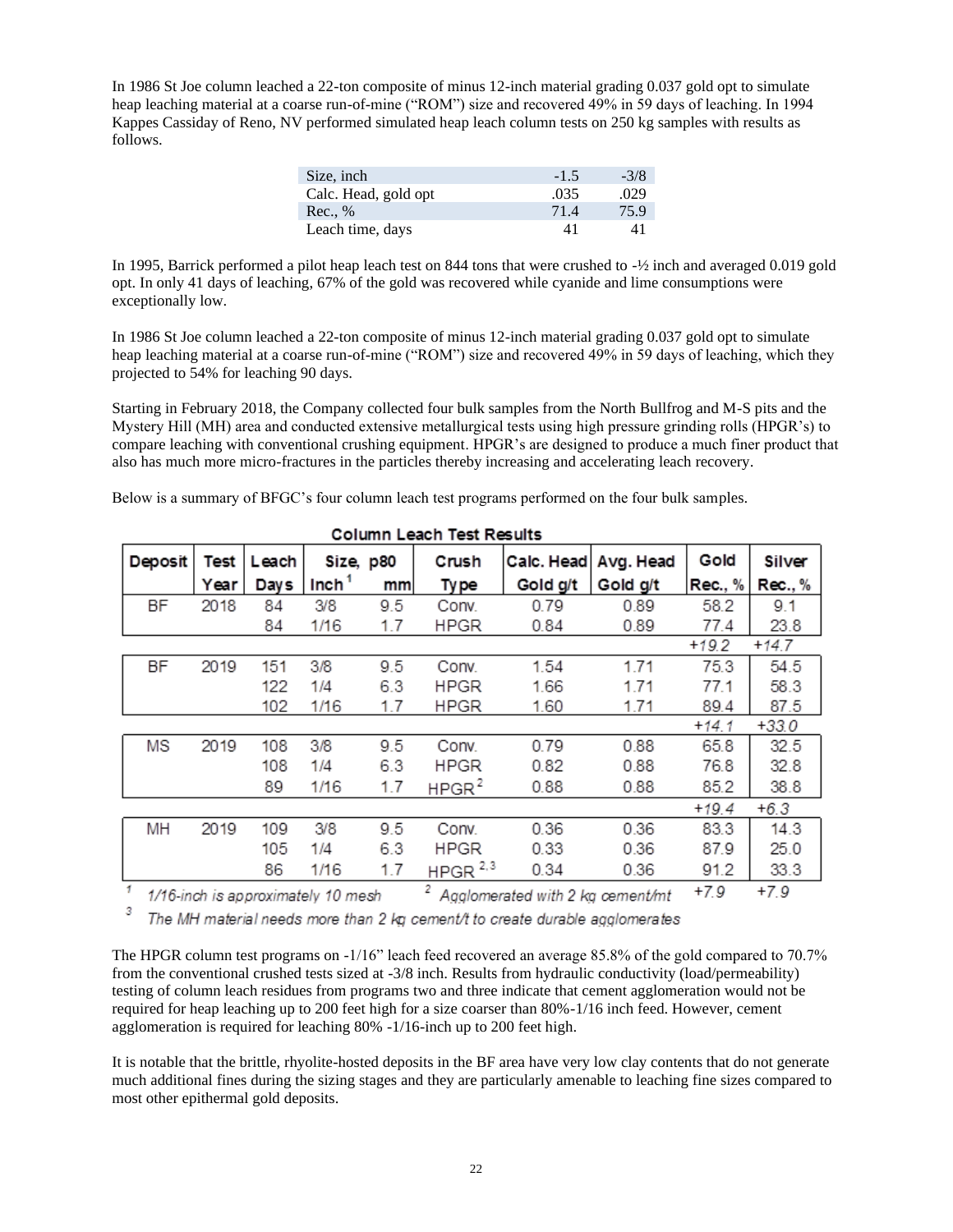# *2020 Drilling Program*

On May 1, 2020, the company started a drill program designed to further define resources and ultimate limits of proposed expansions to the Bullfrog and MS pits. The program also fulfilled a final work commitment for the Company to purchase a 100% interest in lands under lease from Barrick by mid-September 2020. Two initial holes were drilled in the Paradise Ridge exploration target located one mile east of the Bullfrog deposit. A total of 25 holes were completed by early June 2020. The following table 1 summarizes the drill assay results and the following figure shows the location of the drill holes.

| Table 1 - Drill and Assay Results |
|-----------------------------------|
|-----------------------------------|

| Hole No.                   | MH Intervals, Feet <sup>2</sup>     |                                      | MH Intervals, Meters <sup>3</sup>           |                                            | Gold $1$                          | Silver                       | <b>Total</b>                                       |                                              |            |
|----------------------------|-------------------------------------|--------------------------------------|---------------------------------------------|--------------------------------------------|-----------------------------------|------------------------------|----------------------------------------------------|----------------------------------------------|------------|
|                            | From                                | To                                   | Length                                      | From                                       | To                                | Length                       | g/t                                                | g/t                                          | Depth, Ft  |
| BM-20-1<br><i>includes</i> | 0<br>0                              | 135<br>75                            | 135<br>75                                   | $\mathbf 0$<br>0                           | 41<br>23                          | 41<br>23                     | 0.420<br>0.550                                     | 2.26<br>1.95                                 | 230        |
| BM-20-2<br>includes        | 0<br>0                              | 85<br>65                             | 85<br>65                                    | $\mathbf 0$<br>$\mathbf 0$                 | 26<br>20                          | 26<br>20                     | 0.332<br>0.373                                     | 1.04<br>1.15                                 | 300        |
| BM-20-3                    | 160                                 | 195                                  | 35                                          | 49                                         | 59                                | 11                           | 0.260                                              | 0.33                                         | 400        |
| BH-20-4                    | 250<br>280<br>515                   | 265<br>390<br>605                    | 15<br>110<br>90                             | 76<br>85<br>157                            | 81<br>119<br>184                  | 5<br>34<br>27                | 0.353<br>0.274<br>0.321                            | 1.54<br>0.60<br>0.93                         | 625        |
| BH-20-5                    | 330<br>385<br>575                   | 355<br>550<br>685                    | 25<br>165<br>110                            | 101<br>117<br>175                          | 108<br>168<br>209                 | 8<br>50<br>34                | 0.261<br>0.240<br>0.580                            | 1.22<br>0.49<br>0.82                         | 730        |
| BH-20-8                    | 115<br>155                          | 130<br>175                           | 15<br>20                                    | 35<br>47                                   | 40<br>53                          | 5<br>6                       | 1.133<br>0.379                                     | 0.21<br>0.25                                 | 470        |
| BH-20-6<br>includes        | 295<br>395                          | 655<br>480                           | 360<br>85                                   | 90<br>120                                  | 200<br>146                        | 110<br>26                    | 0.41<br>0.906                                      | 0.61<br>0.91                                 | 750        |
| BH-20-7<br><b>BH-20-7A</b> | 150<br>Not sampled -Lost hole       | 175                                  | 25                                          | 46                                         | 53                                | 8                            | 3.229                                              | 3.36                                         | 240<br>260 |
| BH-20-9                    | 75<br>120<br>150<br>340             | 95<br>140<br>175<br>640              | 20<br>20<br>25<br>300                       | 23<br>37<br>46<br>104                      | 29<br>43<br>53<br>195             | 6<br>6<br>8<br>91            | 0.534<br>0.308<br>0.313<br>0.333                   | 0.91<br>0.45<br>0.33<br>0.32                 | 640        |
| BH-20-14                   | 0<br>75<br>160<br>220<br>275<br>380 | 40<br>95<br>180<br>260<br>305<br>400 | 40<br>20<br>20<br>40<br>30<br>20            | $\mathbf 0$<br>23<br>49<br>67<br>84<br>116 | 12<br>29<br>55<br>79<br>93<br>122 | 12<br>6<br>6<br>12<br>9<br>6 | 0.223<br>0.304<br>0.284<br>0.444<br>0.396<br>0.243 | 0.30<br>0.21<br>0.20<br>0.47<br>0.16<br>0.46 | 400        |
| BH-20-15                   | 35<br>315<br>395                    | 130<br>365<br>540                    | 95<br>50<br>145                             | 11<br>96<br>120                            | 40<br>111<br>165                  | 29<br>15<br>44               | 0.286<br>0.262<br>0.310                            | 0.26<br>0.19<br>0.39                         | 540        |
| BH-20-10<br>includes       | 135<br>135<br>340                   | 180<br>155<br>360                    | 45<br>20<br>20                              | 41<br>41<br>104                            | 55<br>47<br>110                   | 14<br>6<br>6                 | 2.416<br>4.892<br>0.576                            | 2.19<br>4.14<br>0.26                         | 660        |
| BH-20-11                   | 90<br>160<br>220<br>420             | 130<br>185<br>300<br>455             | 40<br>25<br>80<br>35                        | 27<br>49<br>67<br>128                      | 40<br>56<br>91<br>139             | 12<br>8<br>24<br>11          | 0.297<br>0.308<br>0.354<br>0.201                   | 0.20<br>0.08<br>0.18<br>0.34                 | 660        |
| BH-20-12                   | 105<br>260                          | 170<br>300                           | 65<br>40                                    | 32<br>79                                   | 52<br>91                          | 20<br>12                     | 0.353<br>0.454                                     | 0.33<br>0.18                                 | 460        |
| BH-20-13                   | 0<br>125<br>310                     | 70<br>165<br>460                     | 70<br>40<br>150                             | 0<br>38<br>94                              | 21<br>50<br>140                   | 21<br>12<br>46               | 0.244<br>0.435<br>0.304                            | 0.28<br>0.34<br>0.20                         | 560        |
| BH-20-18                   | 15<br>130<br>245                    | 35<br>225<br>315                     | 20<br>95<br>70                              | 5<br>40<br>75                              | 11<br>69<br>96                    | 6<br>29<br>21                | 0.231<br>0.222<br>0.237                            | 0.21<br>0.16<br>0.00                         | 350        |
| BH-20-19<br>includes       | $\overline{0}$<br>5<br>140<br>230   | 115<br>55<br>195<br>255              | 115<br>50<br>55<br>25                       | $\mathbf 0$<br>$\overline{2}$<br>43<br>70  | 35<br>17<br>59<br>78              | 35<br>15<br>17<br>8          | 0.437<br>0.635<br>0.265<br>0.211                   | 0.30<br>0.31<br>0.25<br>0.09                 | 350        |
| BM-20-20                   | 560                                 | 605                                  | 40                                          | 171                                        | 184                               | 12                           | 0.302                                              | 0.76                                         | 700        |
| BM-20-21<br>includes       | 325<br>440                          | 525<br>505                           | 200<br>65                                   | 99<br>134                                  | 160<br>154                        | 61<br>20                     | 0.775<br>1.838                                     | 7.25<br>18.28                                | 720        |
| BM-20-22                   | 0<br>305                            | 20<br>385                            | 20<br>80                                    | $\mathbf 0$<br>93                          | 6<br>117                          | 6<br>24                      | 0.333<br>0.538                                     | 5.23<br>2.08                                 | 620        |
| includes<br>Tot./ Wtd. Avg | 325                                 | 345                                  | 20<br>3,285                                 | 99                                         | 105                               | 6<br>1,001                   | 1.372<br>0.439                                     | 6.46<br>1.05                                 | 10,665     |
|                            |                                     |                                      | BP-20-23 No significant gold mineralization |                                            |                                   |                              |                                                    |                                              | 620        |

BP-20-24 *No significant gold mineralization* 880

 $1$  Nominal gold cut off: 0.20 g/t. Could be lower with current gold prices and higher leach recovery.

Minimum 20 feet waste between mineral intervals. Maximum 20 feet waste within mineral intervals.<br><sup>2</sup> As spatial data is not currently not available, mineral lengths are not true thicknesses.

<sup>3</sup> Rounded. Decimals not shown BM= Monthgomery Shoshone, BH=Mystery Hill and BP = Paradise Ridge

**Total Drilling**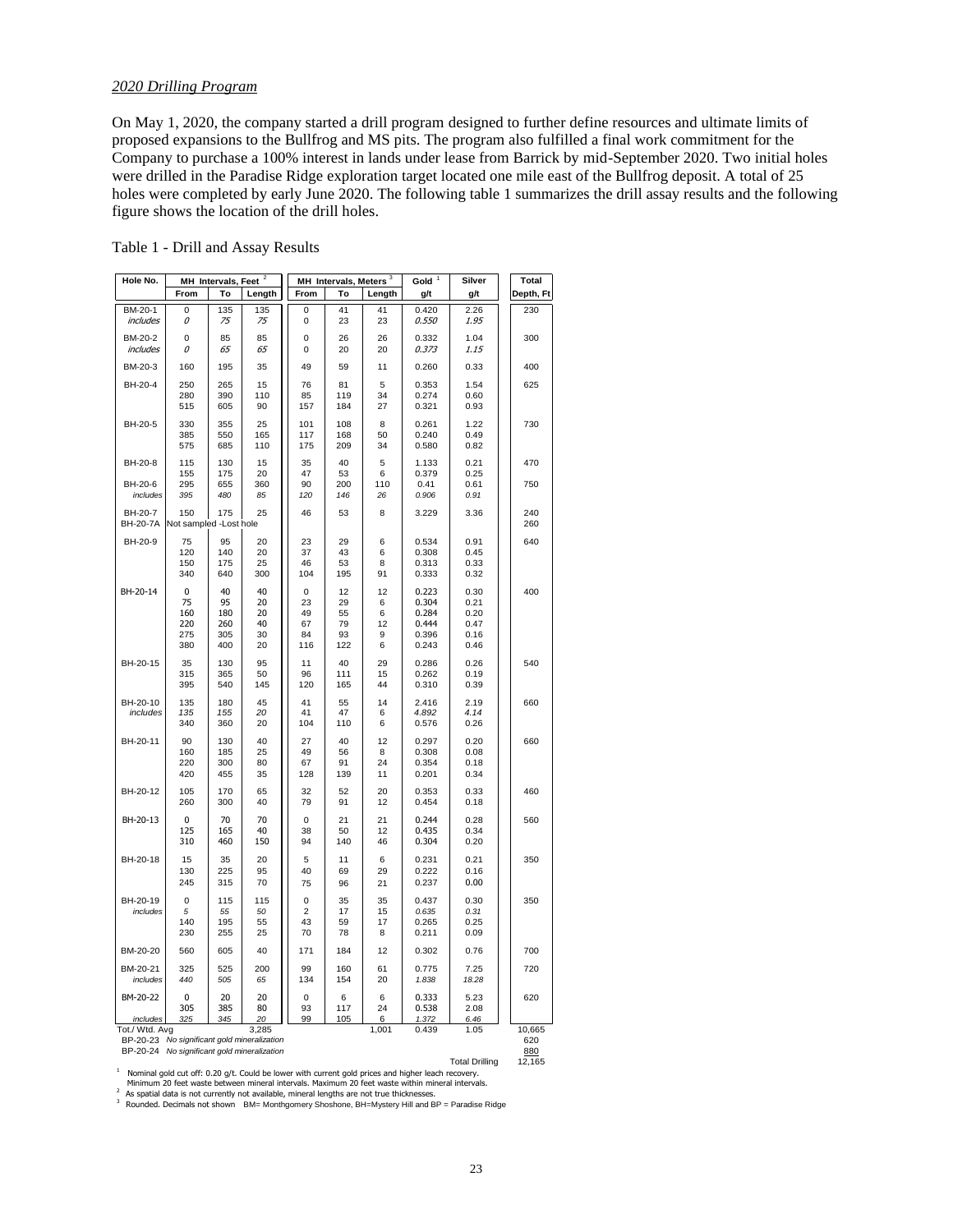

Figure 1 Drill Hole locations

# **Results of Operations**

# *Three Months Ended September 30, 2020 Compared to September 30, 2019*

|                                             | <b>Three Months Ended</b> |             |
|---------------------------------------------|---------------------------|-------------|
|                                             | 9/30/20                   | 9/30/19     |
|                                             |                           |             |
| Operating expenses                          |                           |             |
| General and administrative                  | \$641,344                 | \$242,991   |
| Lease expense                               | $\Omega$                  | $\Omega$    |
| Exploration, evaluation and project expense | 137,071                   | 143,721     |
|                                             |                           |             |
| Total operating expenses                    | 778,415                   | 386,712     |
|                                             |                           |             |
| Net operating loss                          | (778, 415)                | (386,712)   |
|                                             |                           |             |
| Interest expense                            | (21,376)                  | (18, 148)   |
| Revaluation of warrant liability            | (157, 439)                | $\Omega$    |
|                                             |                           |             |
| Net loss                                    | \$(957,230)               | \$(404,860) |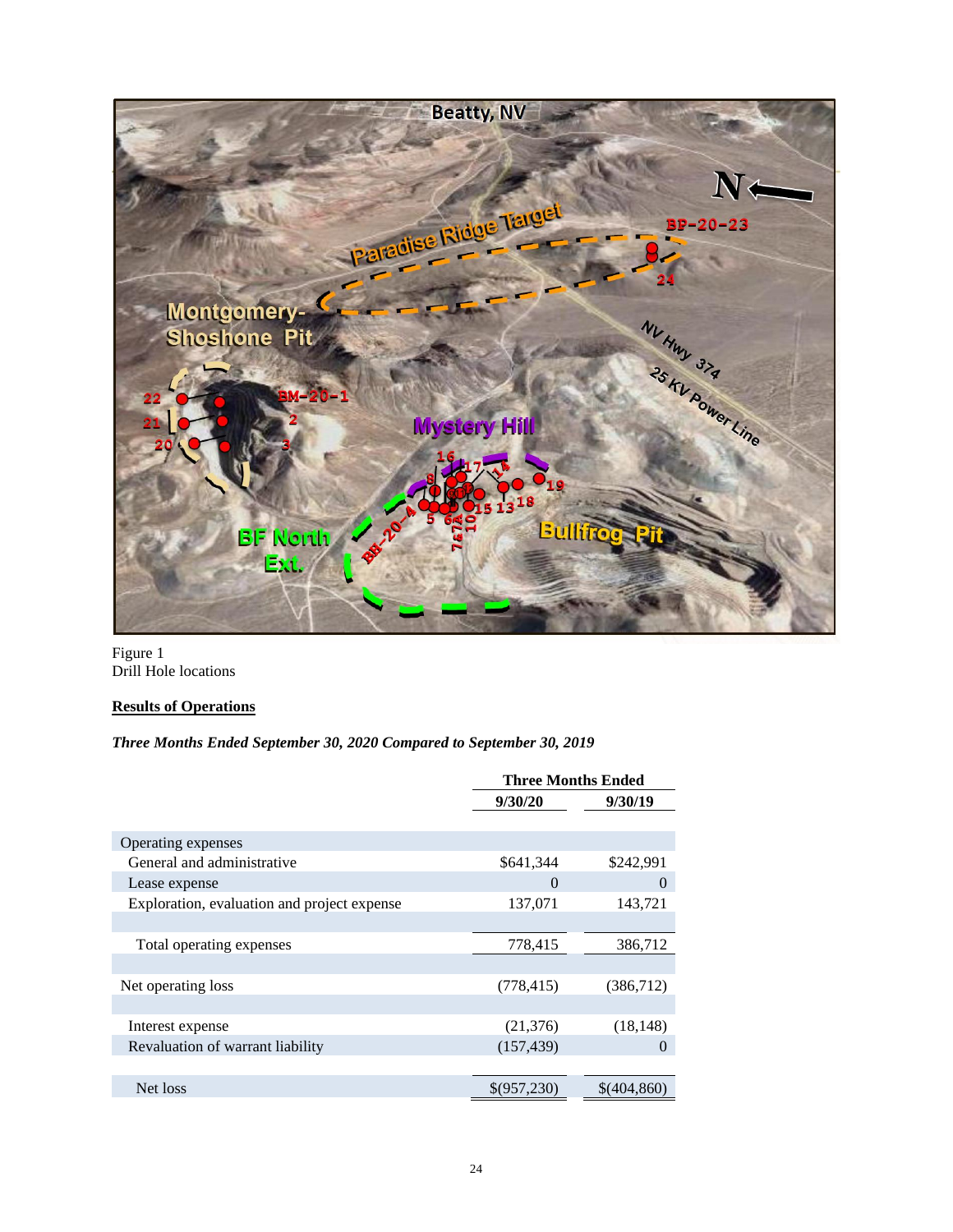#### *Nine Months Ended September 30, 2020 Compared to September 30, 2019*

|                                             | <b>Nine Months Ended</b> |               |
|---------------------------------------------|--------------------------|---------------|
|                                             | 9/30/20                  | 9/30/19       |
|                                             |                          |               |
| Operating expenses                          |                          |               |
| General and administrative                  | \$1,023,005              | \$838,510     |
| Lease expense                               | 16,000                   | 16,000        |
| Exploration, evaluation and project expense | 504,034                  | 256,550       |
|                                             |                          |               |
| Total operating expenses                    | 1,543,039                | 1,111,060     |
|                                             |                          |               |
| Net operating loss                          | (1,543,039)              | (1,111,060)   |
|                                             |                          |               |
| Interest expense                            | (59, 675)                | (53,004)      |
| Revaluation of warrant liability            | (484, 922)               | $\theta$      |
|                                             |                          |               |
| Net loss                                    | \$(2,087,636)            | \$(1,164,064) |

The project is still in the exploration stage and have generated no revenues to date.

For the three months ending September 30, we incurred professional fees comprised of (1) accounting fees for quarterly review and consulting for a total of \$18,000 in 2020 compared to \$21,000 in 2019, (2) legal fees for review of quarterly filings and general services for a total of \$43,000 in 2020 and \$48,000 in 2019 and (3) marketing and corporate services of \$57,000 in 2020 compared to \$1,000 spent in 2019.

For the three months ending September 30, exploration, evaluation, and project expense costs included professional consulting services for a total of approximately \$137,000 in 2020 compared to \$144,000 in 2019. Included in the expense is continued payments for lab testing and project review, in addition to drilling and assay testing.

For the nine months ending September 30, we incurred professional fees comprised of (1) accounting fees for annual audit and consulting for a total of \$71,000 in 2020 compared to \$75,000 in 2019, (2) legal fees for review of quarterly filings and general services for a total of \$51,000 in 2020 and \$56,000 in 2019 and (3) marketing and corporate services of \$306,000 in 2020 compared to \$562,000 spent in 2019. The 2019 marketing and corporate services includes (i) 900,000 common shares the Company issued valued at \$0.09 per share for a non-cash transaction valued at \$81,000; (ii) 900,000 common shares the Company issued valued at \$0.14 per share for a noncash transaction valued at \$126,000; (iii) 900,000 common shares the Company issued valued at \$0.11 per share for a non-cash transaction valued at \$99,000; and (iv) marketing services of \$230,000 to a consultant.

In addition, there was payroll expense of \$185,000 and \$81,000 for 2020 and 2019, respectively.

The Company granted 350,000 options and 500,000 options to purchase common stock in January 2020 and August 2020, respectively, to Tyler Minnick, CFO. These options are nonqualified stock options and were 100% vested on grant date. All expense related to these stock options has been recognized in 2020.

The Black Scholes option pricing model was used to estimate the aggregate fair value of \$36,699 for the January options and \$85,197 for the August options.

As of September 30, 2020, and December 31, 2019, the Company has a related party payable with David Beling, CEO and President, of \$614,854 and \$635,775, respectively. This amount on September 30, 2020 consists of \$135,205 of expense reports plus interest of \$182,839 and salary of \$191,667 plus interest of \$105,143. Interest is accrued at a rate of 1% per month.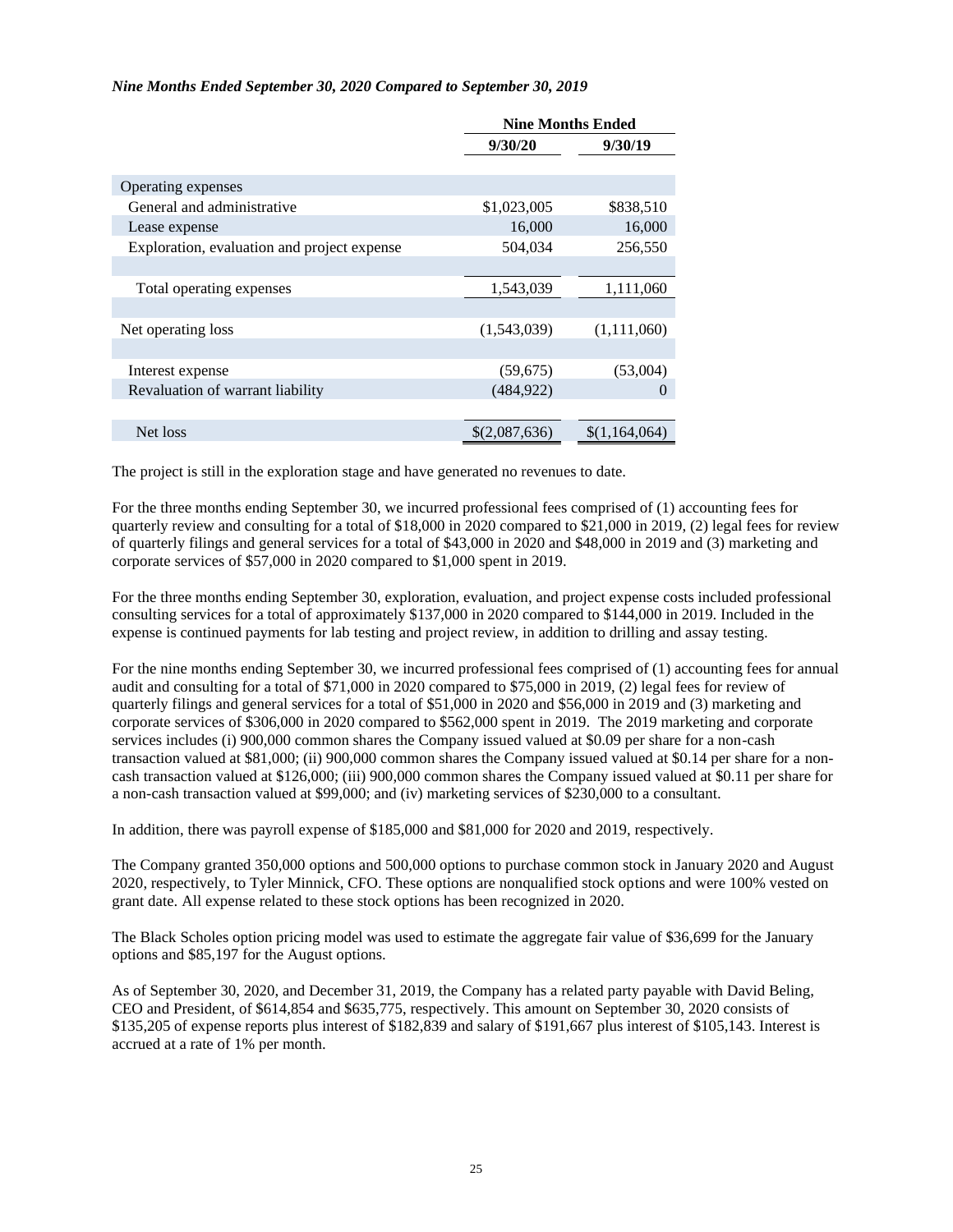The 2020 Warrants (see Note 2 to the financial statements included in this report) have an exercise price in Canadian dollars while the Company's functional currency is US dollars. Therefore, in accordance with ASU 815 - Derivatives and Hedging, the 2020 Warrants have a derivative liability value. This liability value has no effect on the cash flow of the Company and does not represent a cash payment of any kind.

The value of the 2020 Warrants of \$441,010 has been calculated on the date of issuance of January 16, 2020 using Black-Scholes valuation technique. During the three and nine months ended September 30, 2020, there was a change in the warrant liability of \$157,439 and \$484,922, respectively, and the warrant liability was increased to \$900,910.

#### **Liquidity and Capital Resources**

To continue as a going concern, the Company will need to raise additional funds and attain profitable operations. The Company has no committed sources of capital and additional funding may not be available on terms acceptable to the Company, or at all.

On January 16, 2020, the Company entered into subscription agreements pursuant to which the Company sold an aggregate of 15,384,615 units with gross proceeds to the Company of C\$2,000,000 to certain accredited investors. The proceeds from this offering will be used for general corporate purposes.

Each unit was sold for a purchase price of C\$0.13 per unit and consisted of one share of the Company's common stock and a two year warrant to purchase fifty percent (50% or one-half warrant) of the number of units purchased in the offering at a per share exercise price of C\$0.20. In connection with the offering, the Company issued an aggregate of 15,384,615 shares of its common stock.

The Company paid a total of C\$118,918 for finder's fees on subscriptions under the Offering and issued to the finder 914,750 share purchase warrants (the "Finder Warrants"). Each Finder Warrant entitles the holder to acquire one share of common stock at an exercise price of CAD\$0.20 per share for a period of 24 months from the date of issuance.

On March 23, 2015, RMM (the Company's wholly-owned subsidiary) entered into a Mineral Lease and Option to Purchase Agreement with Barrick Bullfrog (the "Barrick Agreement") involving patented mining claims, unpatented mining claims, and mill site claims ("Properties") located approximately four miles west of Beatty, Nevada. These Properties are strategically located adjacent to the Company's Bullfrog Gold Project and include two patents that cover the southwest half of the M-S open pit gold mine. In October 2014, the Company optioned the northeast half of the M-S pit and now controls the entire pit.

On May 21, 2019, the Barrick Agreement was amended whereby work commitments for the fifth anniversary and the total of \$1.5 million were extended to September 23, 2020. The final work commitment has been accounted at \$561,762. On September 7, 2020, the Barrick Agreement was extended to October 23, 2020. As a result of entering the Membership Purchasing agreement on October 9, 2020, the Barrick Agreement was terminated.

On October 9, 2020, the Company entered into a membership interest purchase agreement (the "MIPA") among the Company, Homestake Mining Company of California ("Homestake"), and Lac Minerals (USA) LLC ("Lac Minerals" and together with Homestake, the "Barrick Parties").

Pursuant to the MIPA, the Company agreed to purchase from the Barrick Parties, and the Barrick Parties agreed to sell to the Company, all of the equity interests (the "Equity Interests") in Bullfrog Mines LLC ("BMLLC"), the successor by conversion of Barrick Bullfrog Inc. (the "Acquisition Transaction").

Under the Acquisition Transaction, in consideration for the purchase of the Equity Interests in BMLLC, the Company will issue or provide to the Barrick Parties and/or to Barrick Gold Corporation ("Barrick"), (i) 54,600,000 units of the Company, each unit consisting of one share of common stock and one four-year warrant to purchase one share of common stock at an exercise price of C\$0.30, (ii) a 2% net smelter returns royalty granted on all minerals produced from the Patented Claims and the Unpatented Claims (each as defined in the MIPA), pursuant to a royalty deed to be entered into in connection with and upon closing of the Acquisition Transaction among BMLLC and the Barrick Parties, and (iii) certain investor rights, including anti-dilution rights, pursuant to an investor rights agreement to be entered into in connection with and upon closing of the Acquisition Transaction, among the Company, Augusta Investments Inc. ("Augusta"), and Barrick.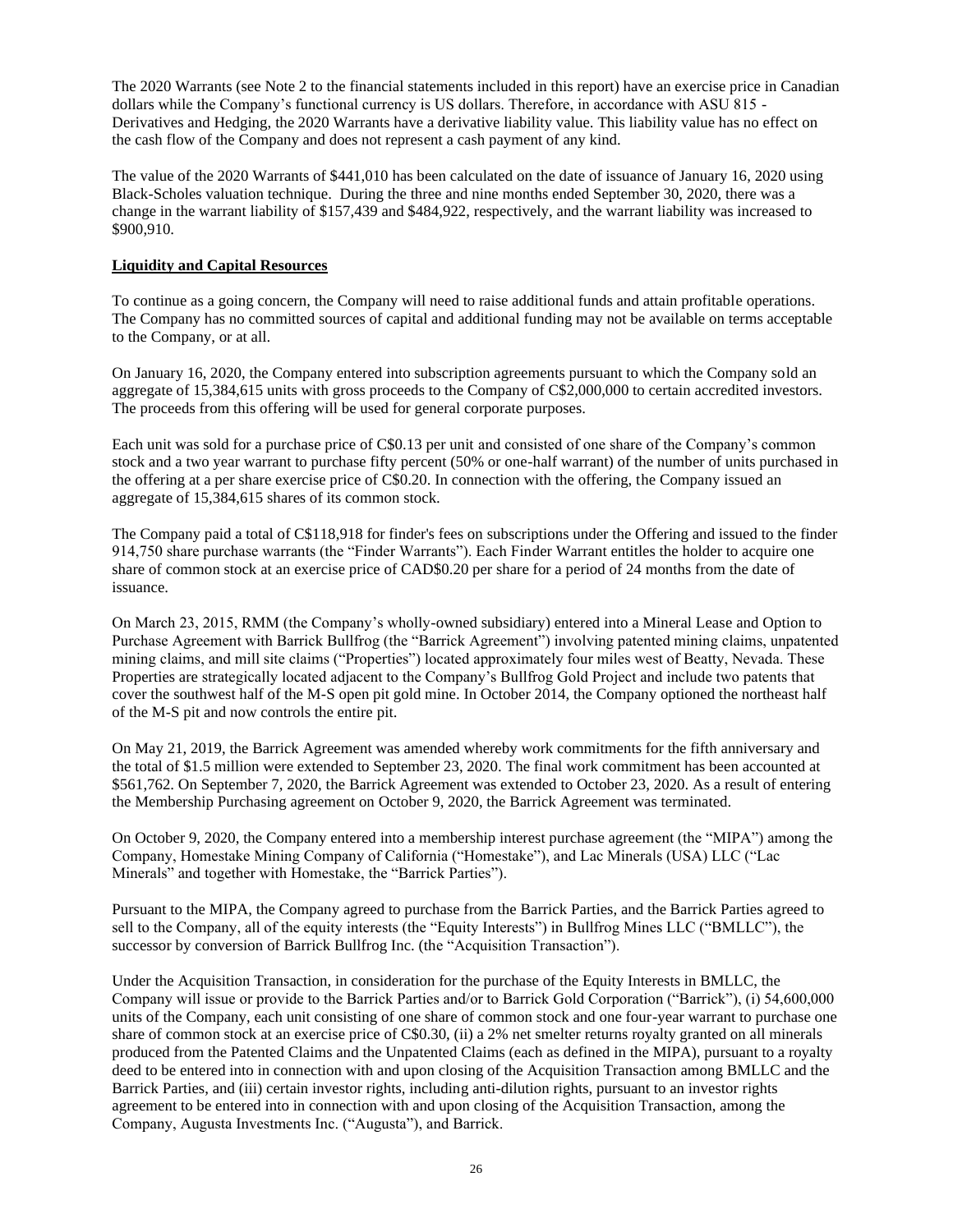On October 9, 2020, the Company also entered into subscription agreements with Augusta and certain other individuals identified by Augusta (together, the "Augusta Group"), pursuant to which the Company agreed to issue and sell to the Augusta Group, and the Augusta Group agreed to purchase from the Company, an aggregate of 110,000,000 units, at a purchase price of C\$0.20 per unit, for an aggregate purchase price of C\$22,000,000 (the "Financing Transaction," and together with the Acquisition Transaction, the "Transactions"). Each unit will consist of one share of common stock and one four-year warrant to purchase one share of common stock at an exercise price of C\$0.30. In addition, pursuant to the investor rights agreement, the Company will grant Augusta certain investor rights, including anti-dilution rights on the same terms as the anti-dilution rights granted to Barrick.

On October 26, 2020, the Acquisition Transaction was finalized, the Company paid a fee of C\$1.2 million to Fort Capital Partners.

Upon and as a condition to the closing of the Transactions, the Board of Directors and management of the Company has been reconstituted as follows: (i) all directors of the Company (other than David Beling) will resigned, and each of Daniel Earle, Maryse Bélanger and Donald R. Taylor have been appointed as a director, and (ii) all senior management of the Company resigned, and the following persons have been appointed officers of the Company: Maryse Bélanger, President and Chief Executive Officer; Michael McClelland, Chief Financial Officer; Scott Burkett, Vice President, Exploration; and Johnny Pappas, Vice President, Environmental and Planning.

Pursuant to the investor rights agreement, the Company will also grant to Barrick the right to designate one member of the Board of Directors of the Company, subject to the terms and conditions set forth therein. Barrick's nominee has yet to be named.

The parties further agreed that on and as of the execution date of the MIPA the Barrick Agreement would automatically terminate without any further action on the part of any party thereto.

The Company acquired rights to 1,500 acres adjoining the Company's Bullfrog Gold Deposit.

The MIPA and Subscription Agreements formalize the terms in the binding term sheet dated September 7, 2020. A 2% NSR royalty that will be granted to the Barrick Parties will decrease to a minimum 0.5% NSR royalty on certain Barrick lands already subject to royalties.

On October 29, 2014, RMM entered into an Option Agreement (the "Option") with Mojave Gold Mining Corporation ("Mojave"). Mojave holds and possesses the purchase rights to 100% of 12 patented mining claims located in Nye County, Nevada. This property is contiguous to the Company's Bullfrog Project and covers approximately 156 acres, including the northeast half of the M-S pit mined by Barrick Gold in the 1990's.

Mojave granted to RMM the sole and immediate working right and option with respect to the property until the 10th anniversary of the closing date, to earn a 100% interest in and to the property free and clear of all charges encumbrances and claims, save and except a sliding scale Net Smelter Return (or NSR) royalty.

To maintain in force, the working right and Option granted to RMM, and to exercise the Option, the Company Mojave 750,000 shares of common stock and paid \$16,000 in October 2014. In addition, to exercise the option, RMM must pay to Mojave a total of \$190,000 over the next 10 years of which the Company has paid \$80,000. Future payments due as follows:

| <b>Due Date</b> | Amount   |
|-----------------|----------|
| October 2020    | \$25,000 |
| October 2021    | \$25,000 |
| October 2022    | \$30,000 |
| October 2023    | \$30,000 |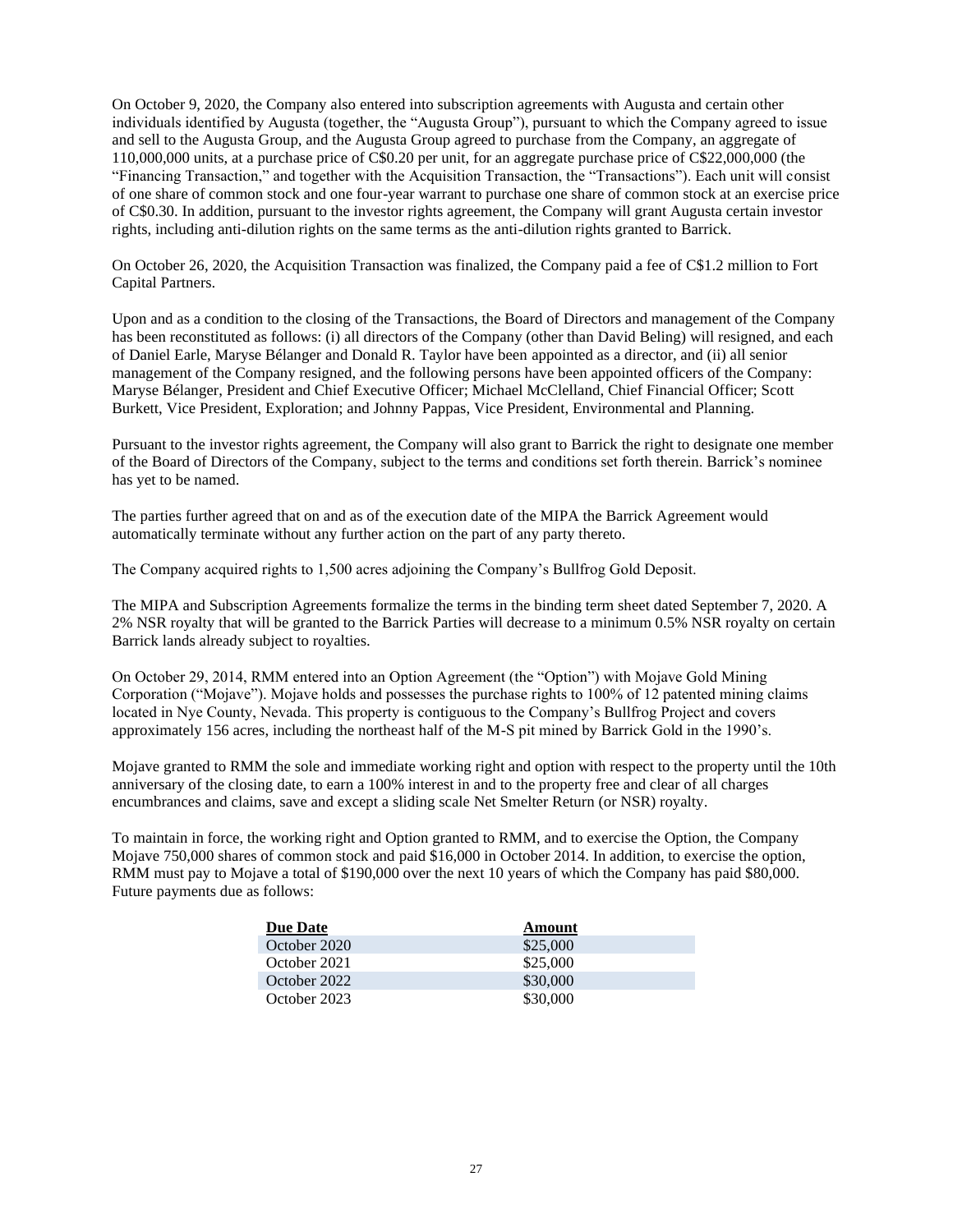On July 1, 2017, RMM entered a 30-year Mineral Lease (the "Lunar Lease") with Lunar Landing, LLC. ("Lunar"), the owner of 24 patented mining claims situated in the Bullfrog Mining District, Nye County, Nevada. RMM shall expend as minimum work commitments of \$50,000 per year until a cumulative of \$500,000 of expense has been incurred. RMM paid Lunar \$26,000 on the Effective Date and makes lease payments on the following schedule:

| <b>Years Ending December 31</b> | <b>Annual Lease Payment (\$)</b> |
|---------------------------------|----------------------------------|
| 2018-2022                       | 16,000                           |
| 2023-2027                       | 21,000                           |
| 2028-2032                       | 25,000                           |
| 2033-2037                       | 30,000                           |
| 2038-2042                       | 40,000                           |
| 2043-2047                       | 45,000                           |

In August 2018 and December 2018, the Company staked and recorded an additional 46 unpatented claims, for a total of 134 claims staked by the Company.

In March 2019, the Company completed the final closing of a \$1,127,400 private placement of equity. The subscriptions were priced at \$0.05 per unit, which consisted of one share of the Company's common stock and a two-year warrant to purchase a one-half share at a price of \$0.10 per share. The initial closing of \$835,000 was completed on February 11, 2019.

The consolidated financial statements have been prepared on a going concern basis, which contemplates the realization of assets and satisfaction of liabilities and commitments in the normal course of business. In the event that we are unable to continue as a going concern, we may be unable to realize the carrying value of our assets and to meet our obligations as they become due. To continue as a going concern, we will need to raise additional capital. However, except as otherwise set forth herein, we have no commitment from any party to provide additional capital and there is no assurance that such funding will be available when needed, or if available, that its terms will be favorable or acceptable to us. Furthermore, if we issue additional equity or debt securities, stockholders may experience additional dilution or the new equity securities may have rights, preferences, or privileges senior to those of existing holders of our common stock.

If we are unable to raise additional financing, we may have to substantially reduce or cease operations.

#### **Off Balance Sheet Arrangements**

We do not engage in any activities involving variable interest entities or off-balance sheet arrangements.

#### **Critical Accounting Policies and Use of Estimates**

Stock based compensation is measured at grant date, based on the fair value of the award, and is recognized as an expense over the employee's requisite service period. We estimate the fair value of each stock option as of the date of grant using the Black-Scholes pricing model. The Company determines the expected life based on historical experience with similar awards, giving consideration to the contractual terms, vesting schedules, and post-vesting forfeitures. The Company uses the risk-free interest rate on the implied yield currently available on U.S. Treasury issues with an equivalent remaining term approximately equal to the expected life of the award. The Company has never paid any cash dividends on its common stock and does not anticipate paying any cash dividends in the foreseeable future.

Mineral property exploration costs are expensed as incurred until such time as economic reserves are quantified. To date, the Company has not established any proven or probable reserves on its mineral properties. Costs of lease, exploration, carrying and retaining unproven mineral lease properties are expensed as incurred. The Company has chosen to expense all mineral exploration costs as incurred given that it is still in the exploration stage. Once the Company has identified proven and probable reserves in its investigation of its properties and upon development of a plan for operating a mine, it would enter the development stage and capitalize future costs until production is established. When a property reaches the production stage, the related capitalized costs will be amortized over the estimated life of the probable-proven reserves.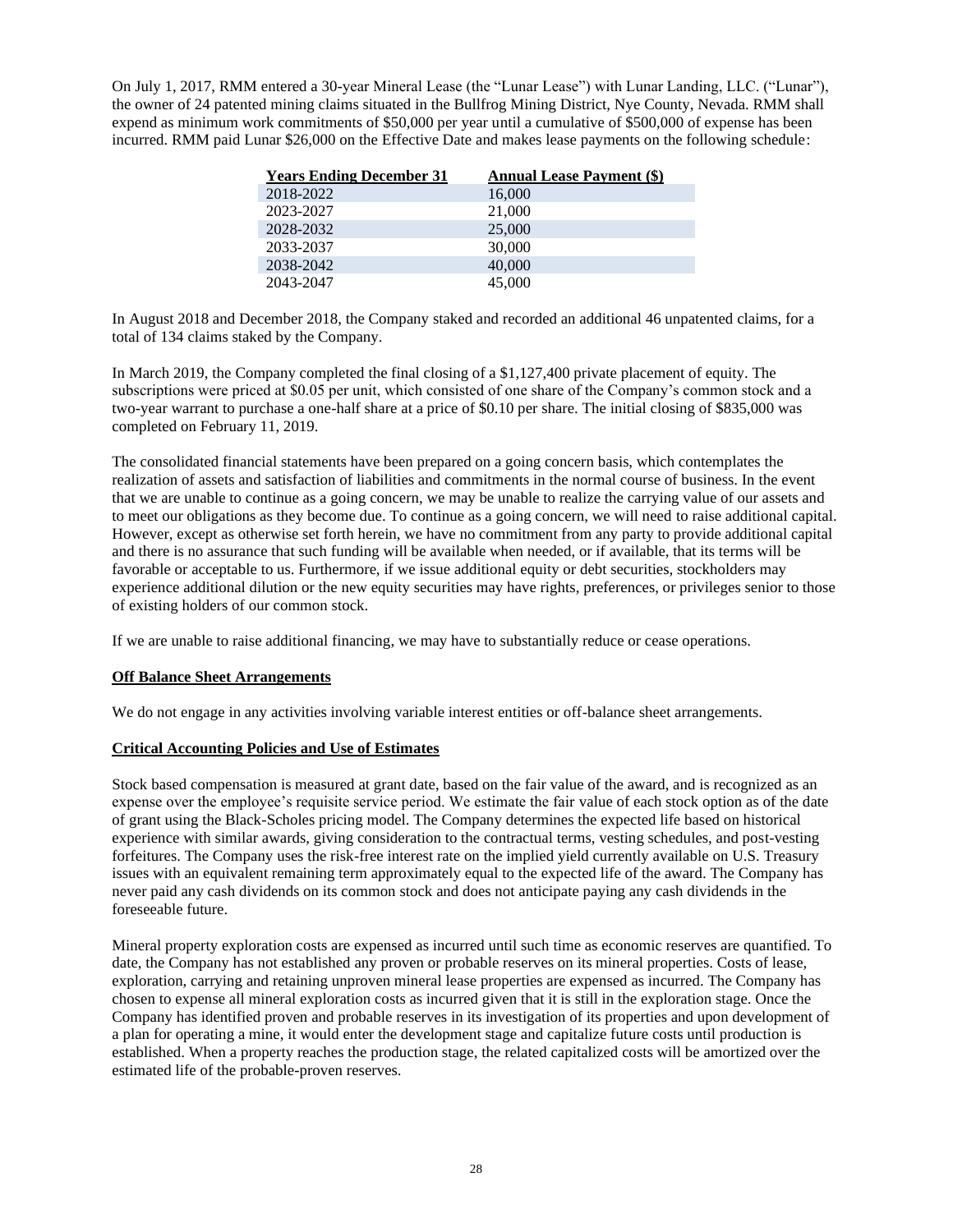When the Company has capitalized mineral properties, these properties will be periodically assessed for impairment of value and any diminution in value. To date, the Company has not established the commercial feasibility of any exploration prospects; therefore, all exploration costs are being expensed. Costs of property acquisitions are being capitalized, and a required payment of \$20,000 was made in 2018 to Mojave Gold Mining Corporation as part of the Option to Purchase Agreement.

# <span id="page-28-0"></span>**ITEM 3 - QUANTITATIVE AND QUALITATIVE DISCLOSURES AND MARKET RISK**

This information is not required because we are a smaller reporting company.

# <span id="page-28-1"></span>**ITEM 4 - CONTROLS AND PROCEDURES**

#### **Disclosure Controls and Procedures**

As required by Rule 13a-15 under the Securities Exchange Act of 1934, as amended (the "Exchange Act") our management conducted an evaluation of the effectiveness of the design and operation of our disclosure controls and procedures as of September 30, 2020.

Disclosure controls and procedures refer to controls and other procedures designed to ensure that information required to be disclosed in the reports we file or submit under the Exchange Act is recorded, processed, summarized and reported within the time periods specified in the rules and forms of the SEC and that such information is accumulated and communicated to our management, including our chief executive officer and chief financial officer, as appropriate, to allow timely decisions regarding required disclosure. In designing and evaluating our disclosure controls and procedures, management recognizes that any controls and procedures, no matter how well designed and operated, can provide only reasonable assurance of achieving the desired control objectives, and management is required to apply its judgment in evaluating and implementing possible controls and procedures.

Our management does not expect that our disclosure controls and procedures will prevent all error and all fraud. A control system, no matter how well designed and operated, can provide only reasonable, not absolute, assurance that the control system's objectives will be met. Further, the design of a control system must reflect the fact that there are resource constraints, and the benefits of controls must be considered relative to their costs. Because of the inherent limitations in all control systems, no evaluation of controls can provide absolute assurance that all control issues and instances of fraud, if any, have been detected. These inherent limitations include the realities that judgments in decision-making can be faulty, and that breakdowns can occur because of simple error or mistake. The design of any system of controls is based in part upon certain assumptions about the likelihood of future events, and there can be no assurance that any design will succeed in achieving its stated goals under all potential future conditions.

With respect to the quarterly period ending September 30, 2020, under the supervision and with the participation of our management, we conducted an evaluation of the effectiveness of the design and operations of our disclosure controls and procedures, as defined in Rules 13a-15(e) and 15d-15(e) promulgated under the Exchange Act. Based upon our evaluation regarding the quarterly period ending September 30, 2020, our management, including our chief executive officer and chief financial officer, has concluded that its disclosure controls and procedures were effective.

#### **Changes in Internal Controls**

There have been no changes in the Company's internal control over financial reporting during the three months ended September 30, 2020 that have materially affected, or are reasonably likely to materially affect, the Company's internal controls over financial reporting.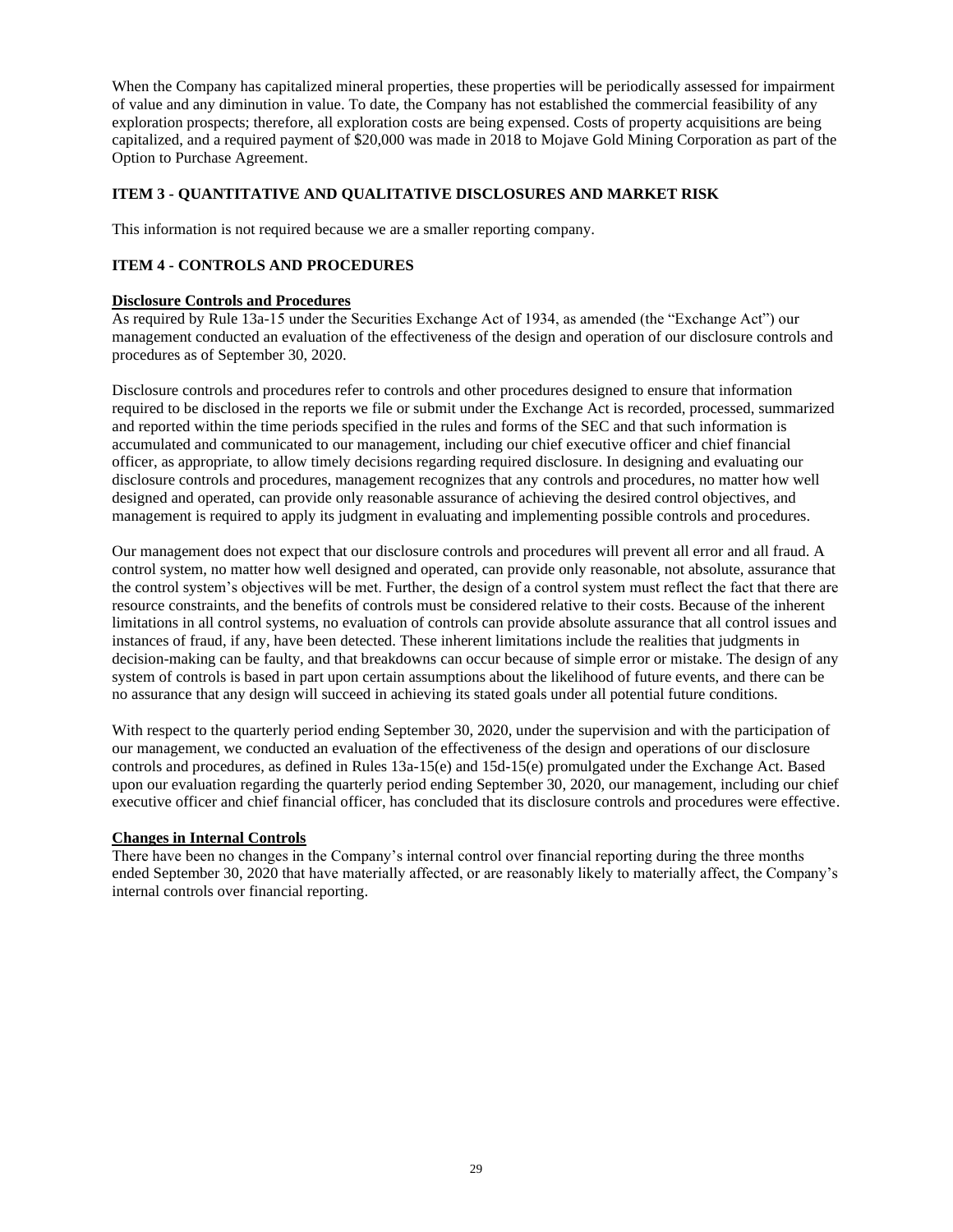# **PART II. OTHER INFORMATION**

# <span id="page-29-1"></span><span id="page-29-0"></span>**ITEM 1 - LEGAL PROCEEDINGS**

We know of no material, active or pending legal proceedings against the Company, nor are we involved as a plaintiff in any material proceeding or pending litigation. There are no proceedings in which any of our directors, officers or affiliates, or any registered or beneficial shareholder, is an adverse party or has a material interest adverse to our interest.

# <span id="page-29-2"></span>**ITEM 1A - RISK FACTORS**

There have been no material changes to the risk factors set forth in our Annual Report on Form 10-K for the fiscal year ended December 31, 2019.

# <span id="page-29-3"></span>**ITEM 2 - UNREGISTERED SALES OF EQUITY SECURITIES AND USE OF PROCEEDS**

None.

#### <span id="page-29-4"></span>**ITEM 3 - DEFAULTS UPON SENIOR SECURITIES**

None

# <span id="page-29-5"></span>**ITEM 4 - MINE SAFETY DISCLOSURES**

None

#### <span id="page-29-6"></span>**ITEM 5 - OTHER INFORMATION**

None

#### <span id="page-29-7"></span>**ITEM 6 - EXHIBITS**

**Exhibit Number Description**

| <u>31.1</u>   | Certification of Chief Executive Officer filed pursuant to Section 302 of the Sarbanes-Oxley Act of 2002 <sup>*</sup> |
|---------------|-----------------------------------------------------------------------------------------------------------------------|
| 31.2          | Certification of Chief Financial Officer filed pursuant to Section 302 of the Sarbanes-Oxley Act of 2002*             |
| 32.1          | Certification of Chief Executive Officer and Chief Financial Officer filed pursuant to 18 U.S.C. Section              |
|               | 1350, as adopted pursuant to Section 906 of the Sarbanes-Oxley Act of 2002*                                           |
| $101$ .ins    | XBRL Instance Document *                                                                                              |
| $101$ .sch    | XBRL Taxonomy Schema Document *                                                                                       |
| $101$ .cal    | XBRL Taxonomy Calculation Document *                                                                                  |
| $101.$ def    | XBRL Taxonomy Linkbase Document *                                                                                     |
| $101$ .lab    | XBRL Taxonomy Label Linkbase Document *                                                                               |
| $101$ .pre    | XBRL Taxonomy Presentation Linkbase Document *                                                                        |
| *Filed herein |                                                                                                                       |